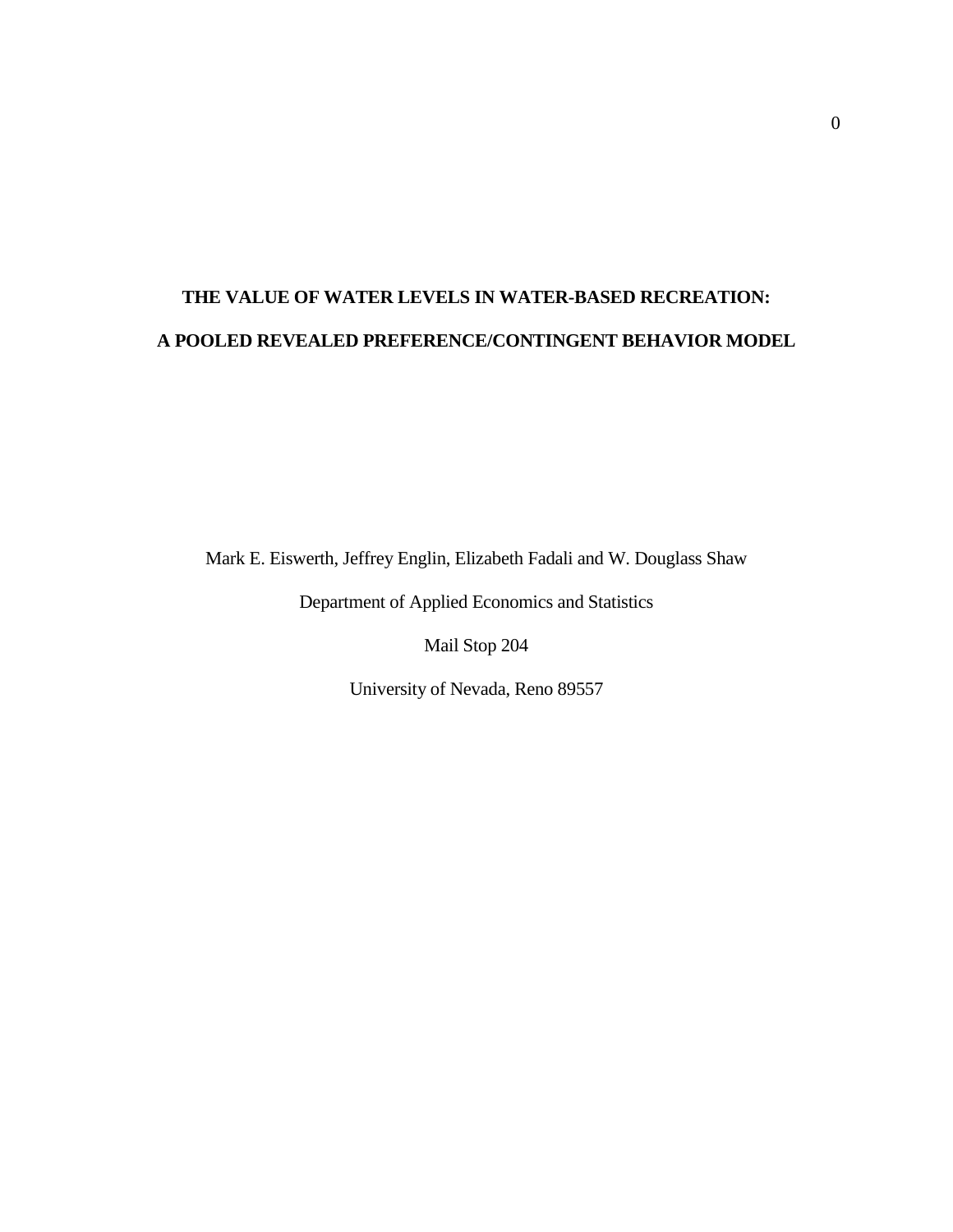**Abstract.** In this paper we present estimated recreation values for preventing a decline in water levels at, and even the total loss of, a large western lake that is drying up. We use a Poisson version of the count data travel cost model; however, in addition to and in combination with revealed preference (RP) data, we employ contingent behavior (CB) responses to hypothetical questions on alternative water levels and number of trips. The pooled model used allows for tests of differences between results using RP and CB data. This particular pooled RP/CB approach has not to our knowledge previously been applied to examine the values of alternative water quantities in water-based recreation.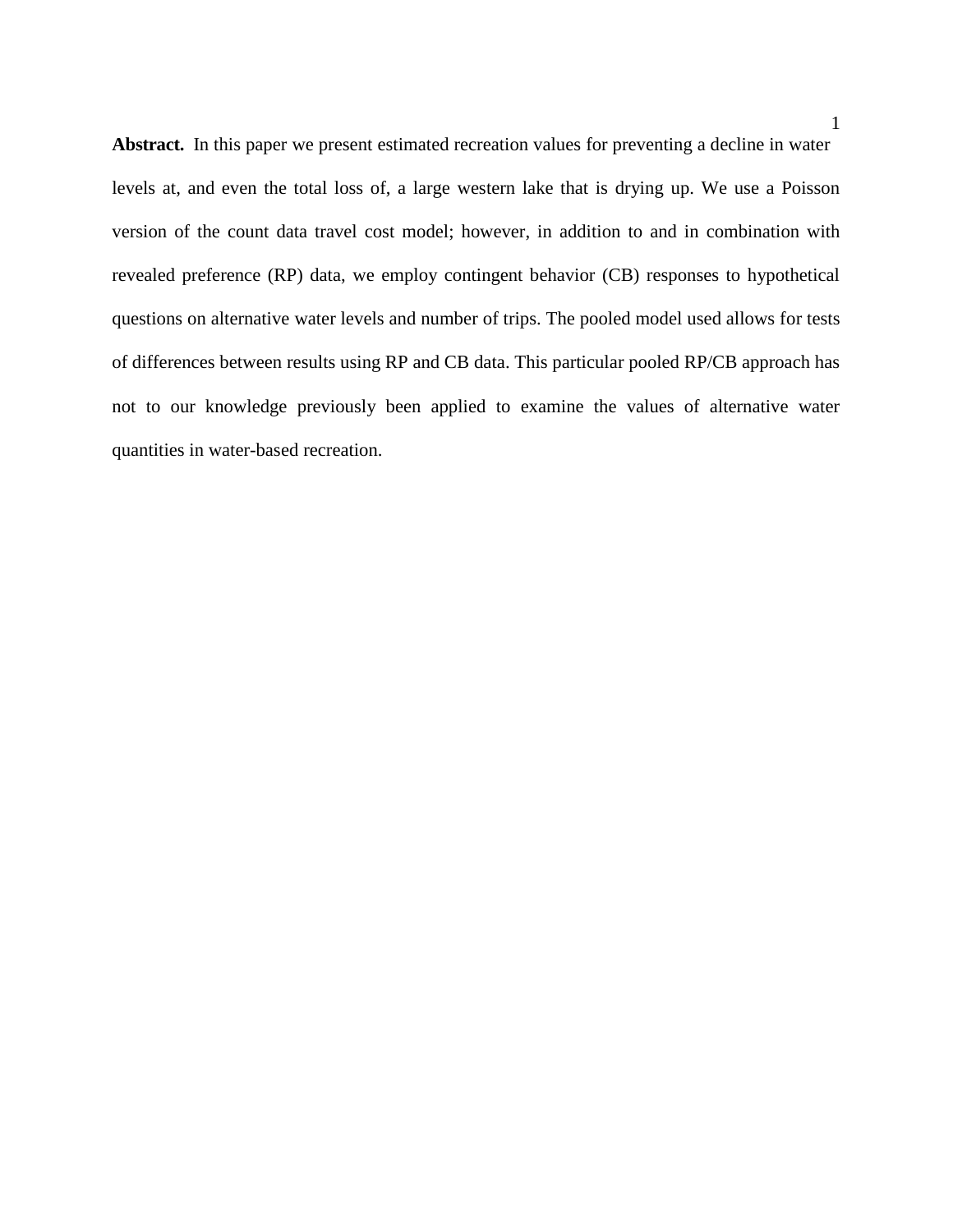## **1. INTRODUCTION**

In this paper we use stated preference (SP) data on recreation trips that are responses to hypothetical water level scenarios constructed for survey respondents. These SP or contingent behavior (CB) data supplement revealed preference (RP) data on actual trips taken during a season. CB responses are those one obtains in response to a question such as: "how many trips would you take to this lake if the water level was 20 percent higher than it was when you visited in June?". We combine these two sources of data in order to ascertain whether and to what extent water levels matter in the demand for trips to a lake recreation site. Though a great deal of recreational economic analysis has focused on water quality issues, far fewer valuation studies have focused on the importance of the quantity of water at a recreation site. Our application is to a lake in Nevada, a state where the quantity of virtually all surface water is of interest because it is so scarce.

Nevada's Walker Lake is one of the rare perennial, terminal lake "sinks" found in the Great Basin area of the United States (Thomas, 1995). Walker Lake is an important sport fishing location and is also a key site for other water-based recreation as the home of Walker Lake State Park. It is one of only three terminal lakes in Nevada that contain fish. However, Walker Lake is at serious risk of becoming useless in this regard. The lake's level has declined approximately 140 feet since 1882, though very recent wet years in the region have ended a drought period and slowed the decline. Upstream agricultural uses on the Walker River, which feeds the lake and has its headwaters in California, are usually blamed for the decline. Walker River water is about 140 percent allocated, with this overallocation possible because of return flows.

Because Walker Lake is a terminal lake, dissolved solids that flow into it build up in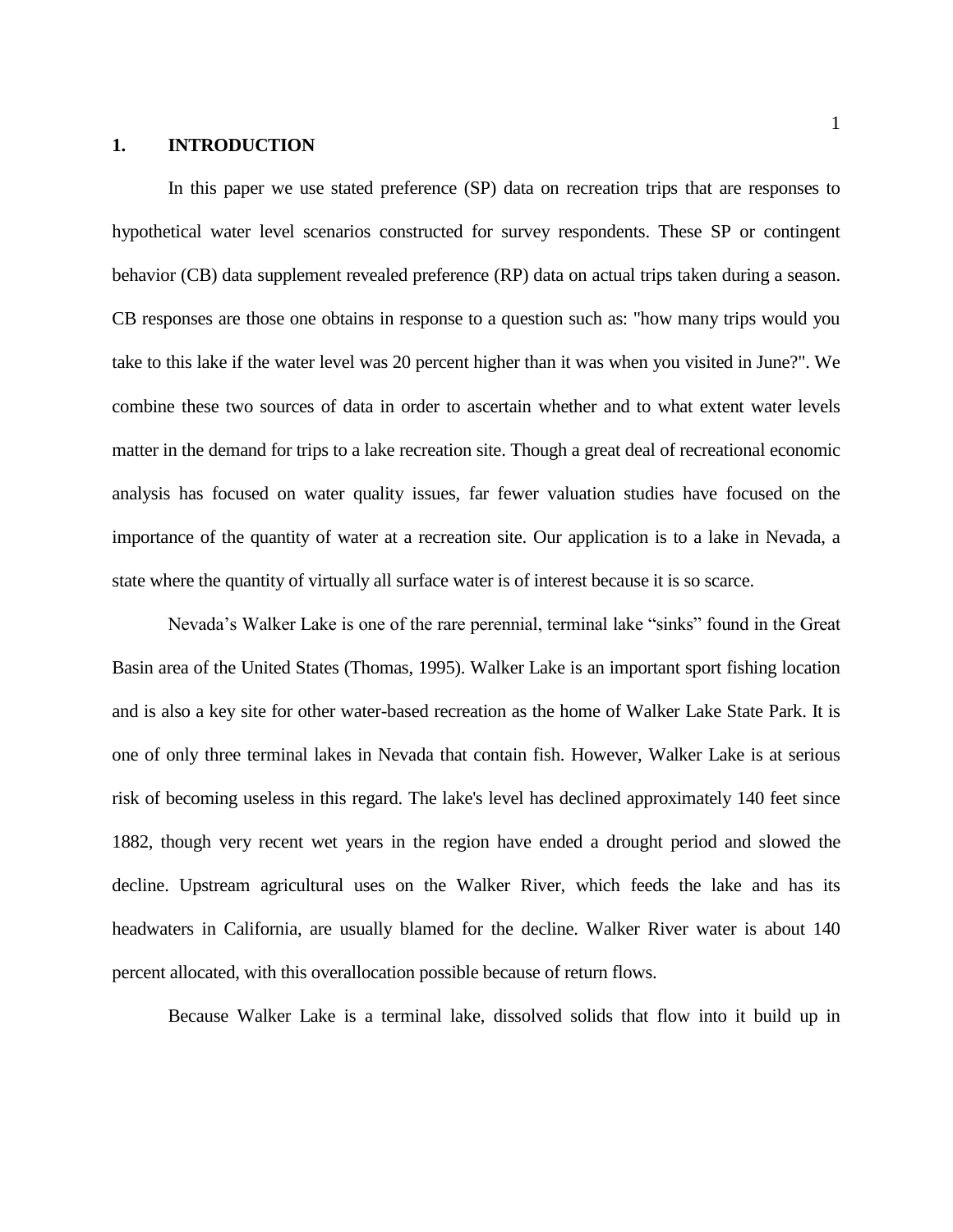concentration as water in the lake evaporates. Total dissolved solids (TDS) in Walker Lake have increased steadily over the years, from approximately 2,500 milligrams per liter (mg/L) in 1882 to 13,300 mg/L in 1994 (Thomas, 1995). Agriculture is often deemed directly responsible for this increase in TDS, though this point is debatable, as a newly developed water quality model shows that even if all TDS loading from agriculture were eliminated, TDS would still be a problem at the lake (Humberstone, 1999). A more certain link exists between lake volume and TDS, with TDS increasing as the volume of water in the lake declines.

Increasing TDS levels have increased the likelihood that certain species of fish cannot survive in Walker Lake (see Thomas, 1995; Humberstone, 1999). Laboratory experiments suggest that the lake's key fishery species, the Lahontan Cutthroat Trout, cannot survive at TDS levels equal to or greater than 16,000 mg/L (Vinyard and Dickerson, 1998). Thus, the recent measurements of Walker Lake TDS of 13,300 mg/L cause concern. Furthermore, it has been suggested that volumes of water at Walker Lake greater than a critical level of 2.3 million acre-feet must be maintained to stay below the 16,000 mg/L critical TDS threshold and maintain the fishery (Humberstone, 1999). For reference, the end-of-year lake level in 1997 was approximately equal to this critical level, and was below it during the years from 1992 to 1996. Even at the current TDS levels the Lahontan Cutthroat Trout must be stocked in order to grow to sizes of interest to sport anglers. Finally, it is estimated that if average annual deficit conditions continue, the critical TDS level of 16,000 mg/L will be exceeded in approximately twenty years (Humberstone, 1999).

As a possible way to halt the decline of Walker Lake as well as address other important allocation issues, several parties in Nevada and California have begun discussion of the potential for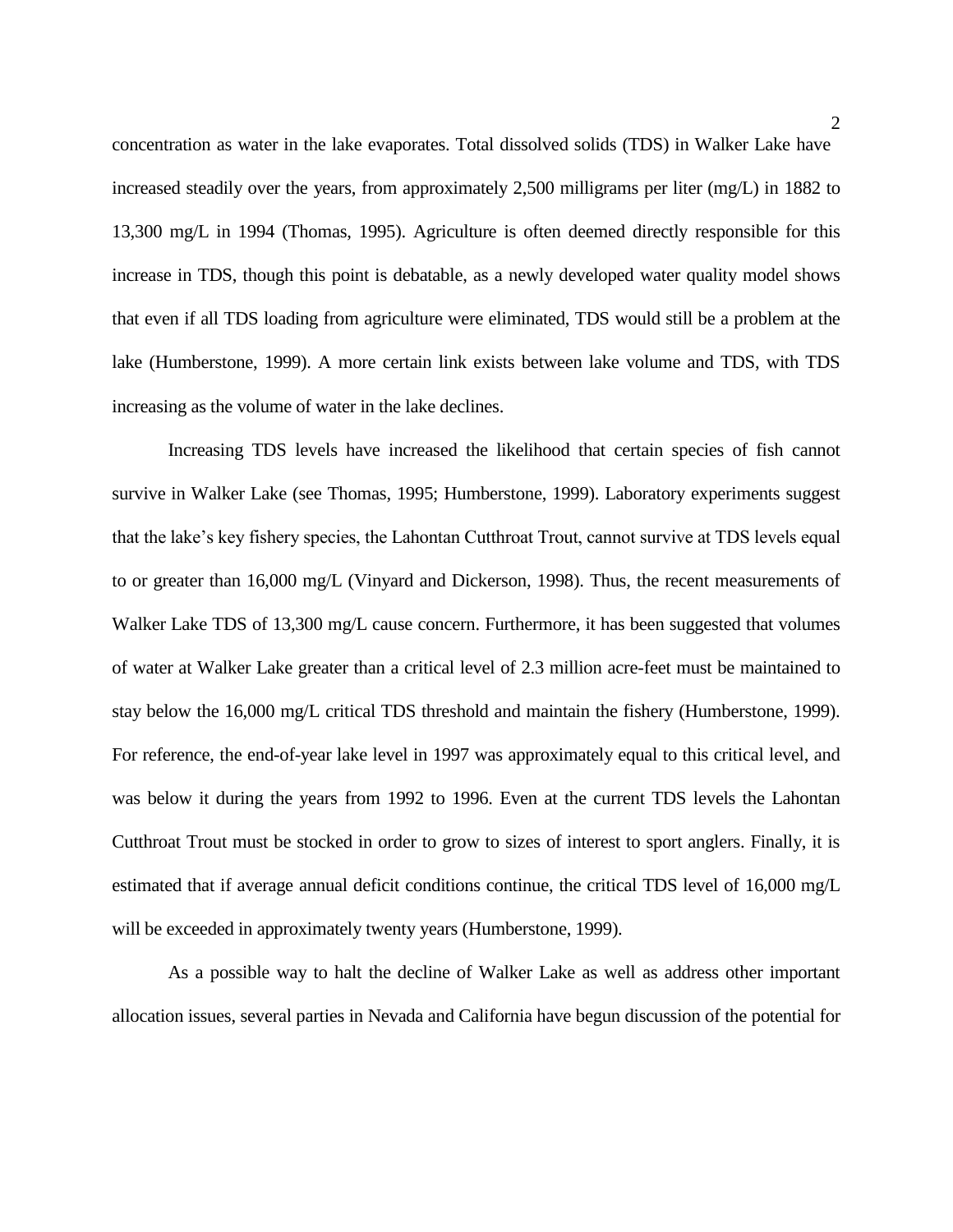a regional or state water bank. At the practical level, however, a great deal of water would have to be somehow moved to Walker Lake to bring about a substantial change. Humberstone's forecasting model shows that a 16% reduction in all upstream current diversions is not sufficient to maintain the fishery in all future years, though the exact necessary level of upstream diversions remains unknown.

Several previous studies have estimated recreational use values for water quantity changes (e.g., Creel and Loomis, 1992; Cameron, Shaw and Ragland, 1999; Cameron et al., 1996; Ward et al., 1997; Cordell and Bergstrom, 1993; Fadali and Shaw, 1997). However, the pooled data approach that we use to combine RP and CB data, which is somewhat similar to that used by Englin and Cameron (1996), has not previously been used to examine the value of water quantities in recreation. To our knowledge, the use of CB data to examine the impacts of water level changes has only been performed previously by Cameron et al. (1996) and Cameron, Shaw and Ragland (1999). Cordell and Bergstrom (1993) undertook an analysis of use values for North Carolina reservoirs, but their study was essentially a contingent valuation (stated willingness to pay or WTP) approach which may be different because the study focuses on WTP rather than trip behavior.

### **2. THE MODEL**

Travel cost models most often only use data on actual reported trips (RP approach). However, with increasing frequency modelers are supplementing these data with information from either contingent valuation method (CVM) or CB experiments. Different modelers have taken different approaches to do this, and we briefly describe three of these approaches here. First, some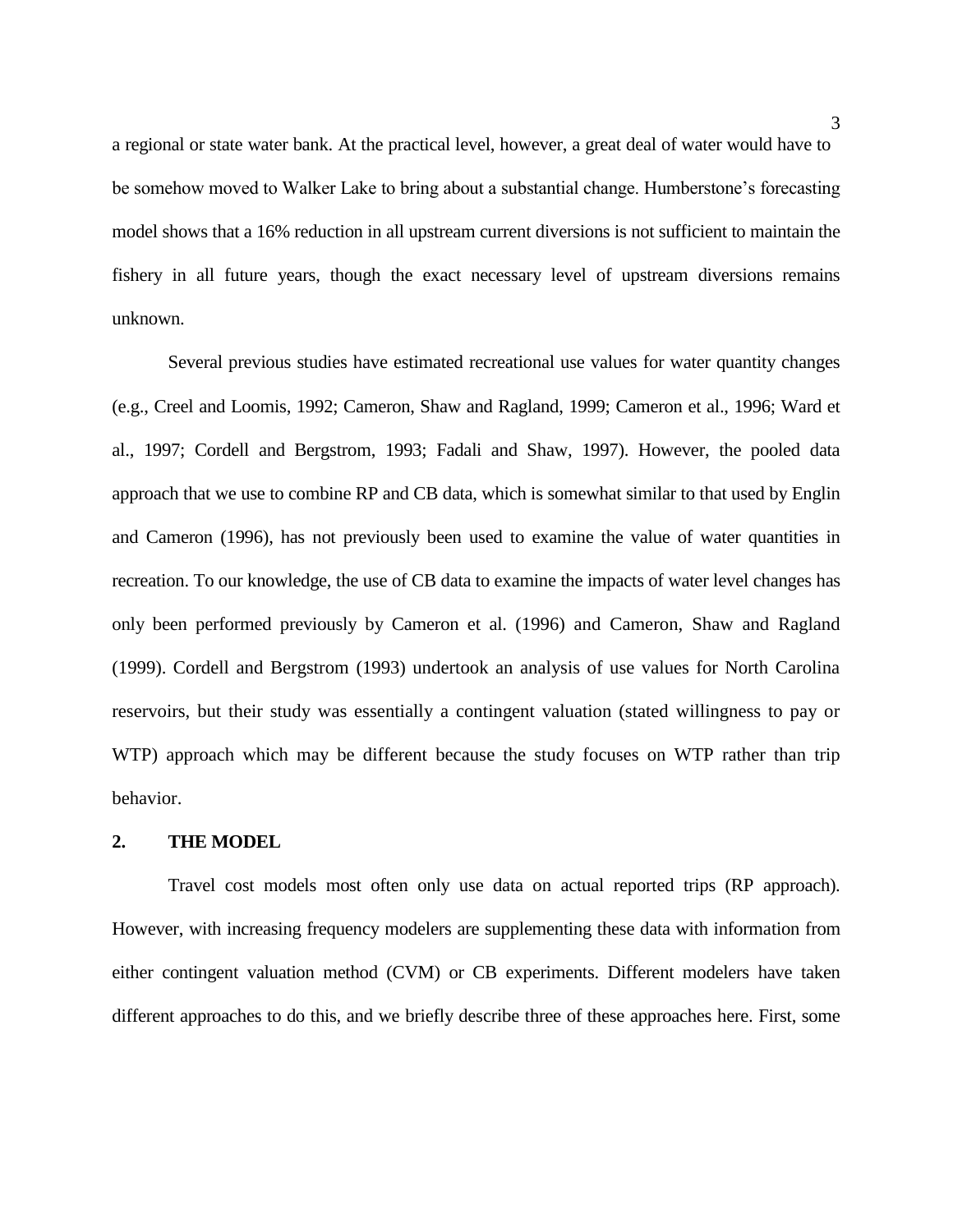have pooled RP and CVM data to estimate welfare measures, for example through a pooled Tobit estimation approach (e.g., Cameron, 1992; Kling, 1997). Second, an approach of combining CB methods and discrete choice models, which employs the random utility framework of trip choice modeling, has been used by Adamowicz, Louviere and Williams (1994) and Adamowicz et al. (1997). A hybrid of these first two approaches can be found in Niklitschek and Leon (1996). These authors use no actual RP data, but combine stated intended trip demand and CVM or WTP data to examine water pollution issues at a South American beach area.

In a third approach that is quite different than any of the above, Englin and Cameron (1996) have combined CB and RP data into a panel framework and estimated welfare measures using Poisson specifications, following an approach initially developed by Hausman et al. (1984). Our approach, which we refer to as a pooled Poisson RP/CB count data model, is most similar to the third approach above (Englin and Cameron), differing chiefly from theirs in that we estimate pooled Poisson models rather than using a fixed effects Poisson specification. The three main features of our approach are (1) it pools CB and RP data, (2) it employs a count data framework, and (3) it uses the Poisson log likelihood function. These three features are discussed below.

There are two main gains from pooling CB and RP data. CB survey questions can be constructed in order to elicit information about scenarios that lie outside (in some cases, well outside) observed historical values for variables such as water levels, site amenities, and travel costs. In contrast, RP approaches are confined to use of data corresponding to actual historical values of the data for such variables. As in most econometric modeling, we are sanguine that examination of marginal changes within the range of the actual data can be carried out, but extrapolation of the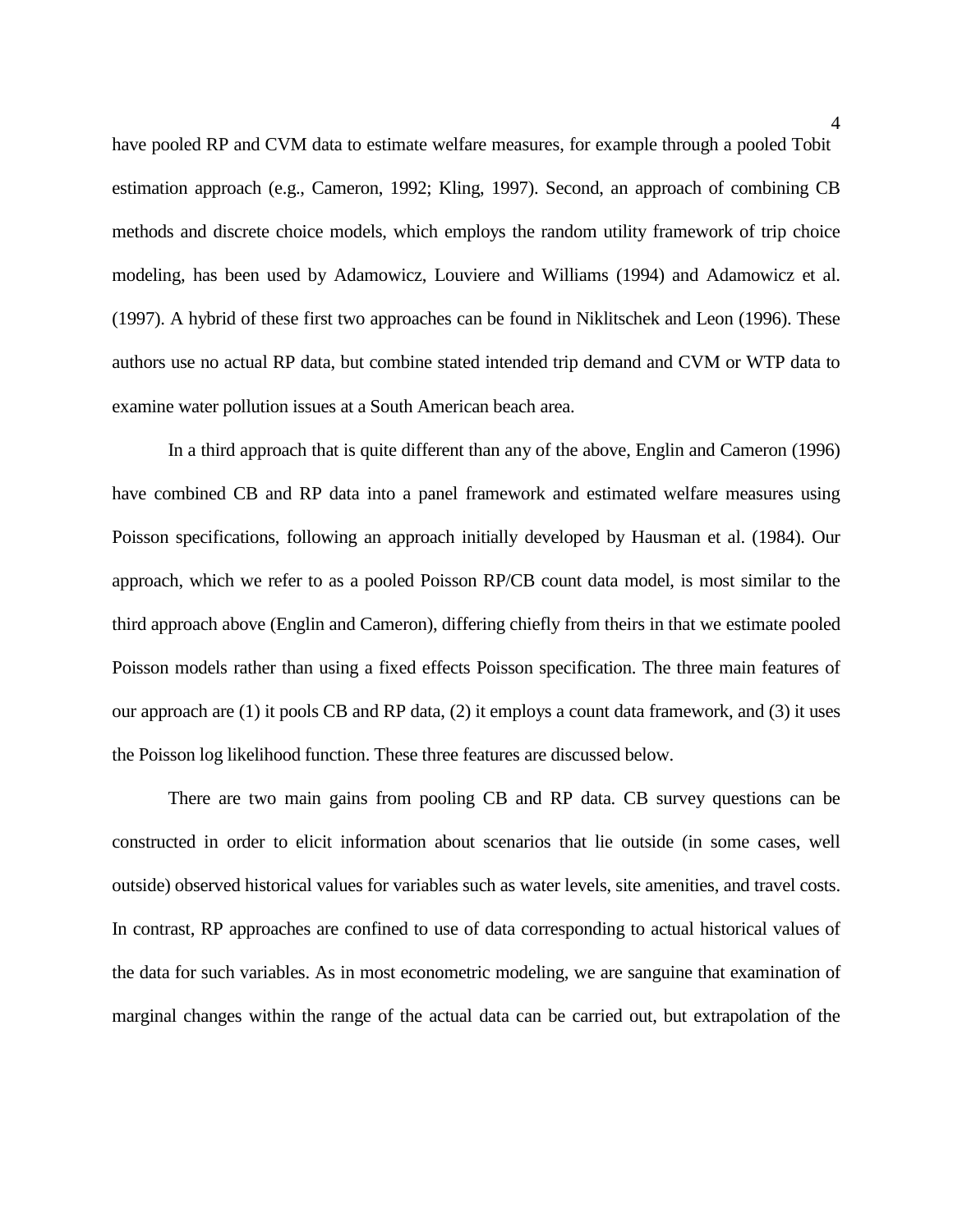results of RP studies to conditions outside those that are observed are potentially problematic. The use of CB data in combination with RP data addresses this issue and is particularly important for applications in which a large nonmarginal environmental change is in fact the expected outcome in the absence of mitigation efforts. Examples include the potential total loss of reservoirs in the Columbia River Basin addressed by Cameron et al. (1996) and here, the potential "drying up" of Walker Lake.

Another advantage of pooling RP and CB data in one model is that the researcher can test for similarities (or differences) in empirical results derived from these two different types of data. In this manuscript, we test for this by examining whether the source of the data has a statistically significant influence in the model, with the null hypothesis being that it does not.

The second main feature of our approach is that it uses a count data formulation, which is well-developed in the literature. Applications to individual behavior are solidly grounded in consumer theory (Hellerstein and Mendelsohn, 1993). The count data model has been applied to recreation demand in several instances (beginning with Shaw, 1988 and later including Hellerstein, 1991; Creel and Loomis, 1992; Englin and Shonkwiler, 1995; Shonkwiler and Shaw, 1996; Englin et al., 1998). Recently, Huszar et al. (1999) apply the count model to examine the issue of water level changes at a reservoir. The count data model provides a useful framework for dealing with total seasonal trips and seasonal welfare measures. It has rarely been developed for multiple recreation site analysis (with exceptions in Englin et al. 1998 and Shonkwiler 1999), which may put it at a disadvantage to multiple site approaches such as the random utility model, at least for dealing with analyses where potential site substitution is important. Use of a single site count model is likely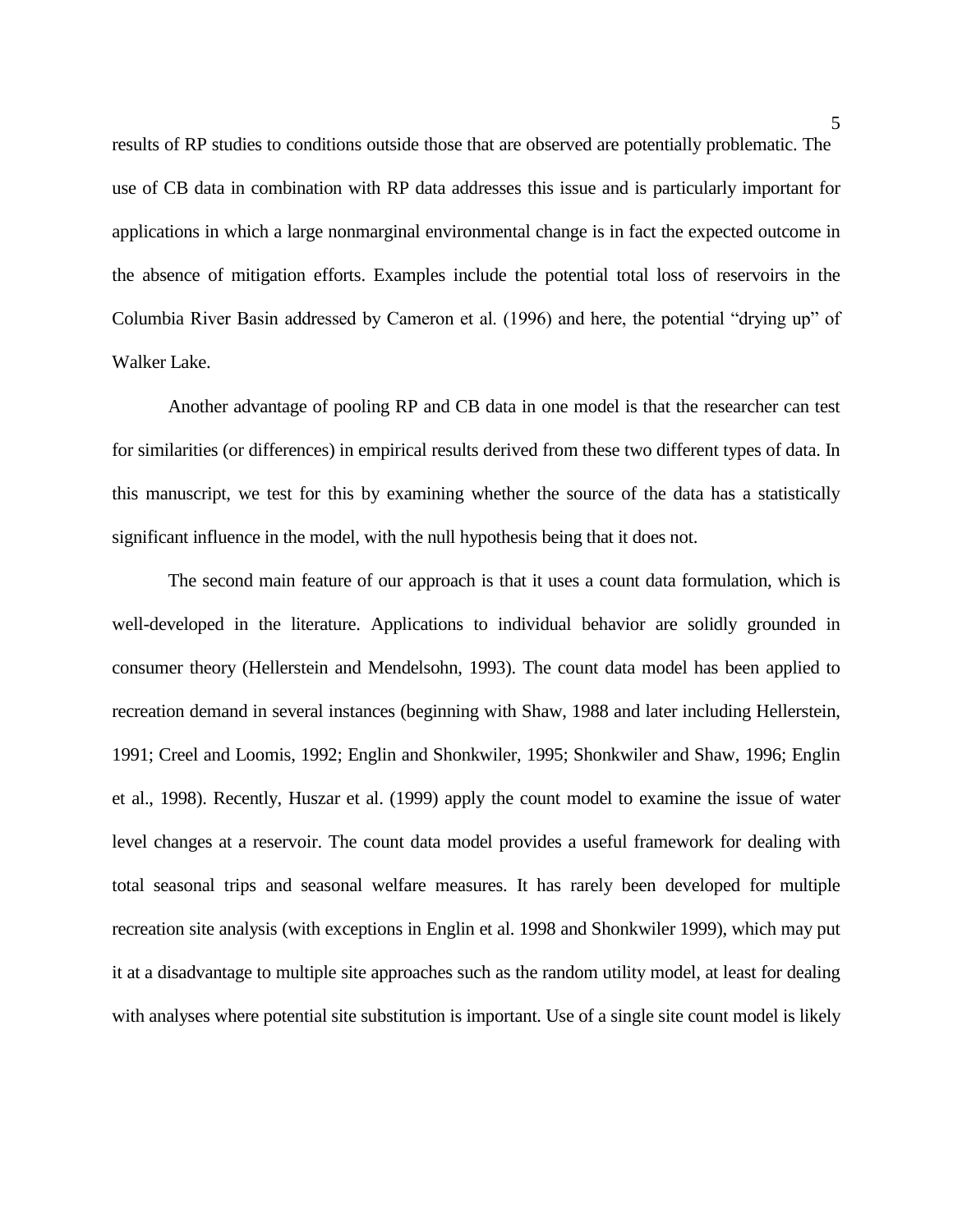the most defensible as an approach when the site is somewhat unique, and when one is interested in total seasonal trip changes. As a terminus lake, Walker Lake qualifies in the first regard, and we wish to examine how the total loss of the lake may affect total seasonal welfare.

The third main feature of our approach involves use of the Poisson log likelihood function. We use this specification to model the underlying trip distribution because it is an appropriate way to accommodate the presence of zero values (thereby allowing the inclusion of nonparticipants) and nonnegative integer values that reported trips take. The Poisson handles zero trip observations, which can be a problem in other recreation demand econometric modeling approaches (e.g., under the assumption of normally distributed error terms).

The starting point for the model is the demand for trips to a single recreation site, Walker Lake:

$$
TRIPS = F(C, X, Z, D) \tag{1}
$$

where *TRIPS* is the quantity of recreation trips demanded, C is the cost of travel to the site, X is a vector of respondent-specific attributes, Z is a vector of site-specific attributes, and D is a (1,0) indicator variable indicating whether the data for the observation is CB (D=1) or RP (D=0) data.

As mentioned above, the Poisson regression model provides an appropriate specification given the nature of recreation site trip data. The log likelihood function for the Poisson is: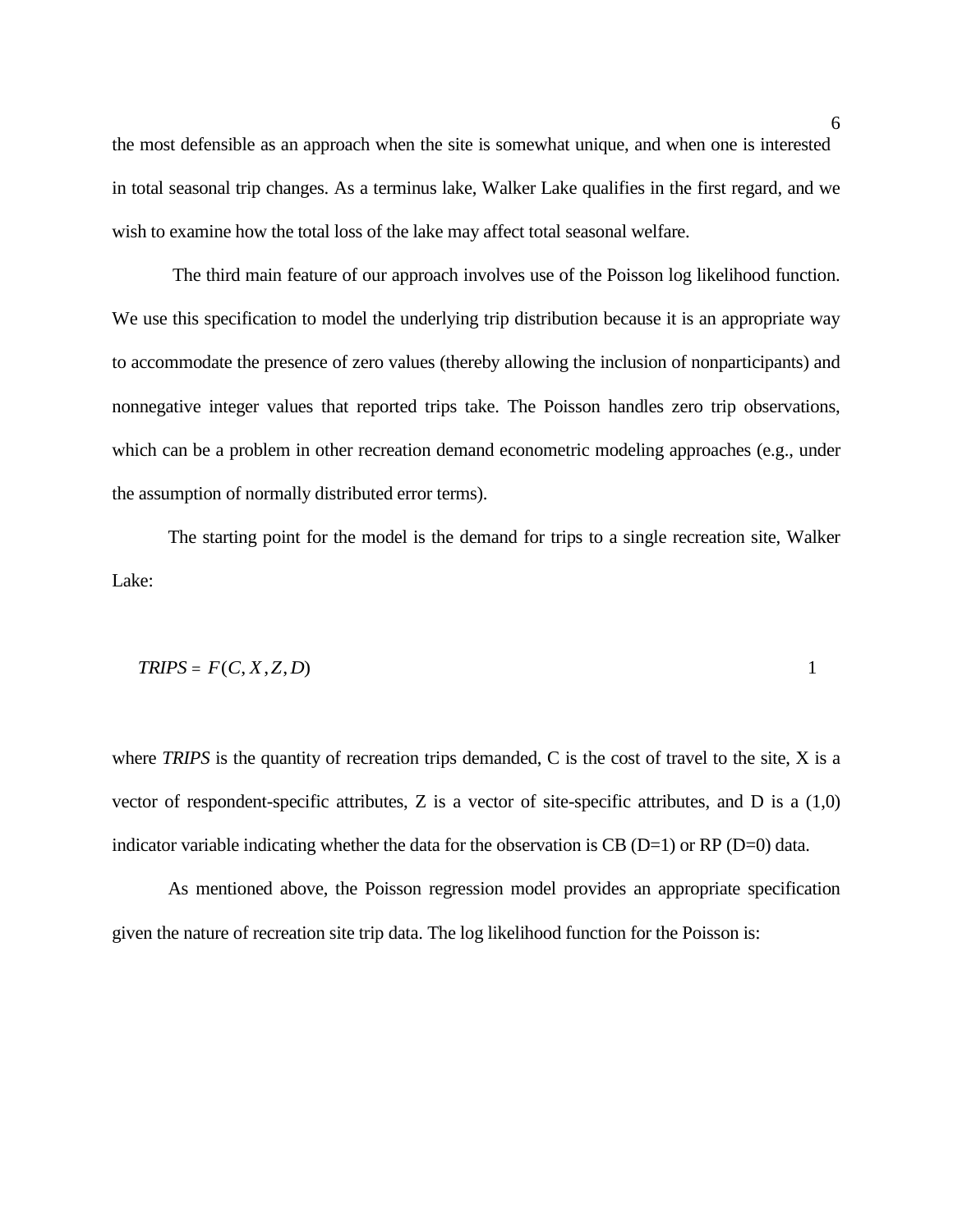$$
Log L(\beta) = \sum_{i=1}^{N} \left[ -\lambda_i + TRIPS\beta' \mathbf{x}_i - \ln TRIPS_i! \right]
$$
 2

where  $\lambda_i = \exp(F(C_i, X_i, Z_i, D_i)).$ 

While the model above yields a welfare measure that is an approximation of the exact Hicksian measure, it has a simple and attractive feature allowing calculation of the consumer's surplus per trip. Assuming  $\beta_{\text{COST}}$  is the coefficient on the travel cost, for a change in the travel cost to a very large (infinite) travel cost, CS per trip is simply  $-1/\beta_{\text{COST}}$ . Total seasonal consumer's surplus is simply the total predicted trips divided by  $\beta_{\text{CoST}}$ . When using a single-site cross-sectional model, the site characteristics cannot typically be used to explain the model (as they obviously do not vary for individuals in the data), and there can be no direct link to be made between site quality changes (such as the water quantity change of interest here) and estimated welfare impacts. However, in our case we have data from the contingent scenarios linking a variety of water levels to recreation trips, and this allows use of this framework to examine the site quality change of interest.

For the purpose of hypothesis tests we refer to White's standard errors, from which inferences can be drawn even in the presence of misspecification (White, 1982). In addition, the Poisson distribution yields unbiased parameter estimates even when the distribution is misspecified (Gourerroux, Montfort and Trognon, 1984).

# **3. DATA AND VARIABLES**

Between November 1995 and March 1996, a mail survey questionnaire was sent to a group of recreators who visit several lakes in the region of northwest Nevada. The mail survey was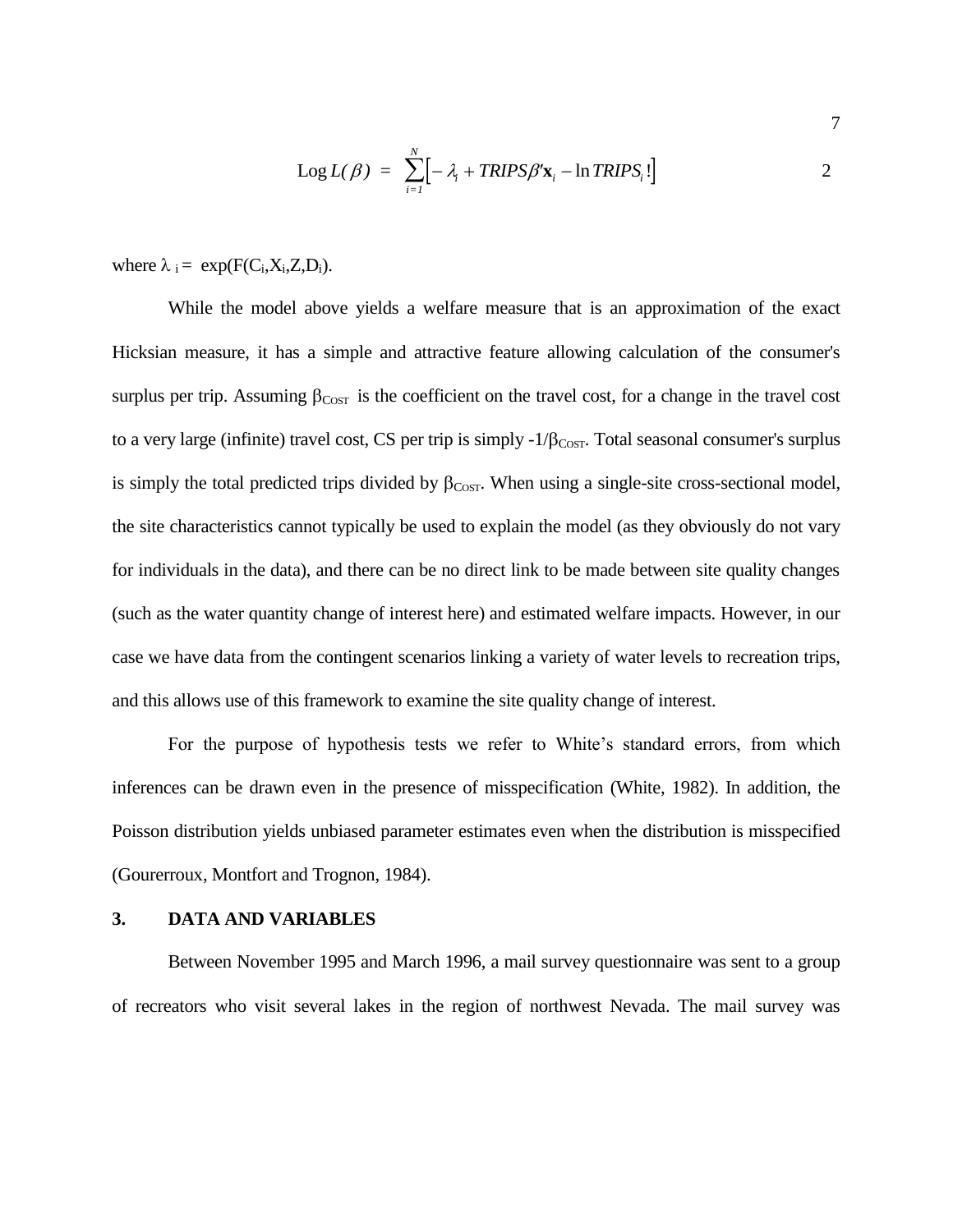implemented using most of the guidelines suggested by Dillman (1978), but the total budget for this project precluded extensive efforts to obtain a return from those who failed to respond. We acknowledge that potential bias in remaining sample responses is an issue (Cameron, Ragland and Shaw). Approximately 44 percent of the questionnaires were returned, after subtracting those surveys that were returned because of bad addresses. A large proportion of the sample consisted of anglers, many of whom had participated in the annual Walker Lake fishing derby, typically held in the winter.

#### **3.1 Contingent Behavior Scenarios**

Economic analysis on this project took place simultaneously with beginning research in the hydrologic and other physical sciences, so the survey design could only incorporate a scant amount of existing scientific information. The main source of scientific information in 1996 was found in Thomas (1995), and records from the U.S. Geological Survey. This information was used to construct the CB scenarios.

There were three different versions of the mail survey questionnaire that presented baseline conditions and hypothetical scenarios for a rise in the water level of Walker Lake, and each respondent received only one version of the survey. Each version first asks individuals to report their actual trips to Walker Lake by month for the previous year. (These RP data by themselves are used by Fadali and Shaw (1998) in conjunction with monthly actual water levels at Walker Lake, to estimate recreator values to avoid total loss of the lake.) Then, each questionnaire version depicts slightly different hypothetical scenarios, with each being a variation on possible water levels. Scenarios are presented using information in text form. Additionally, two of the three versions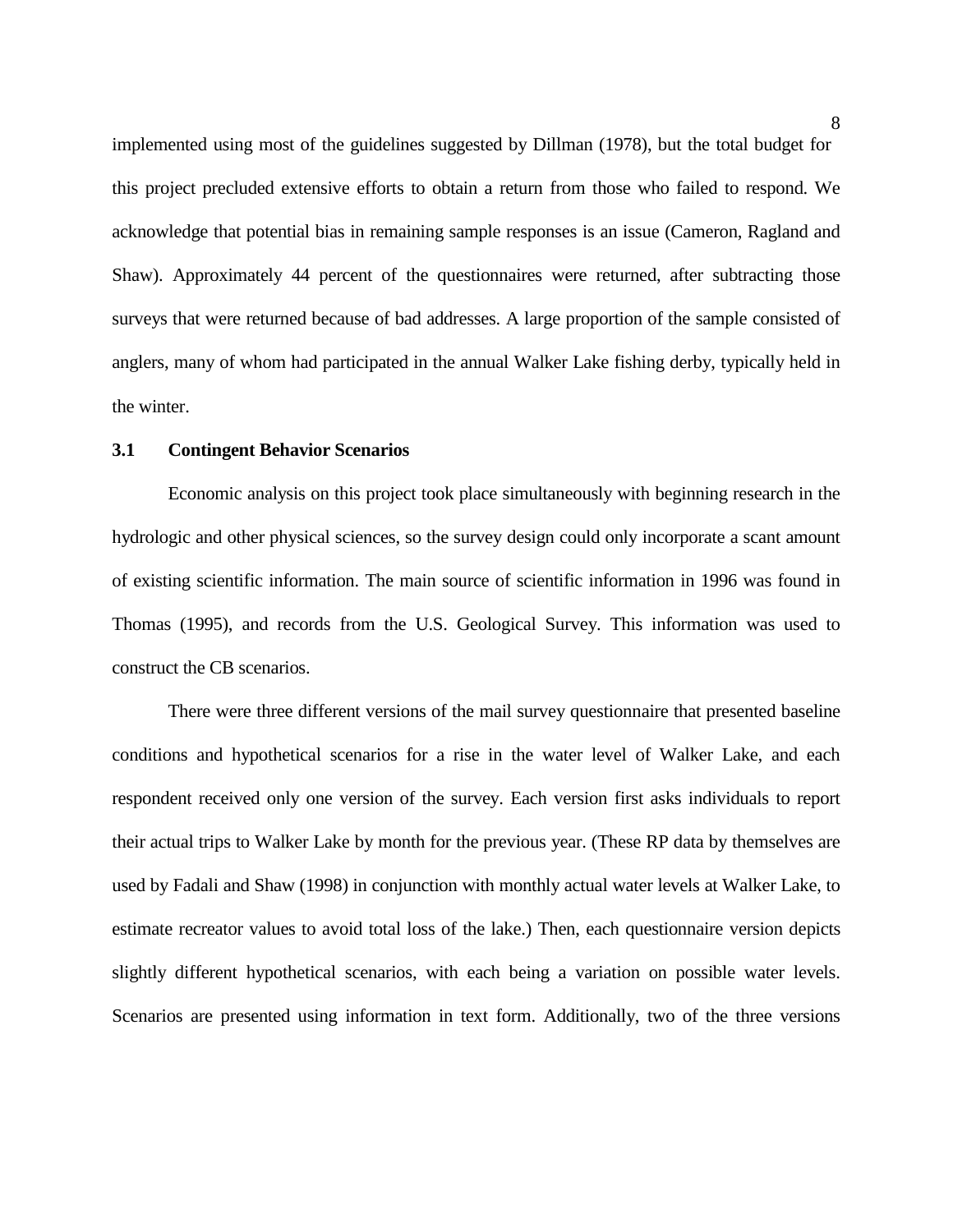present to the respondent a pair of computer-enhanced photographs, one with "baseline" actual 1996 conditions and the other with enhanced "new" conditions.

As stated above, asking CB questions is relatively new in recreation modeling and there is not much literature to provide guidance on survey design. Focus groups conducted prior to final survey questionnaire design allowed experimentation with text and photographs and the amount of possible information to give the respondent before fatigue set in. Ideally, one would want to match the hypothetical scenario as closely as possible to the actual trip data collected, in this case presenting and asking about water levels that take place in certain months, possibly at several different recreation destinations. It was decided that the focus would be on one water (Walker Lake) and that adding the time dimension (the month the water level would occur) was simply too much to expect the respondent to understand and absorb, especially as the instrument was to be a mail survey. Thus, the monthly timing of the water level occurrence in the scenario is not specified and the analysis is confined to modeling annual, rather than monthly, behavior.

After being presented with a scenario that described a water level increase or decrease, respondents were asked whether they would change behavior from their actual number of reported trips for 1996 because of this different water level. If respondents answered "No (my trips would stay the same)", then the number of trips under the hypothetical scenario was tallied as being the same as the actual number of self-reported trips in 1996. The breakdown into distinct steps, or obtaining a yes/no response prior to the response on number of trips, was done simply to clarify the questions, allow the respondent to see a more simple-looking mail survey questionnaire, and to provide the "non-player" with the option to skip over several subsequent questions.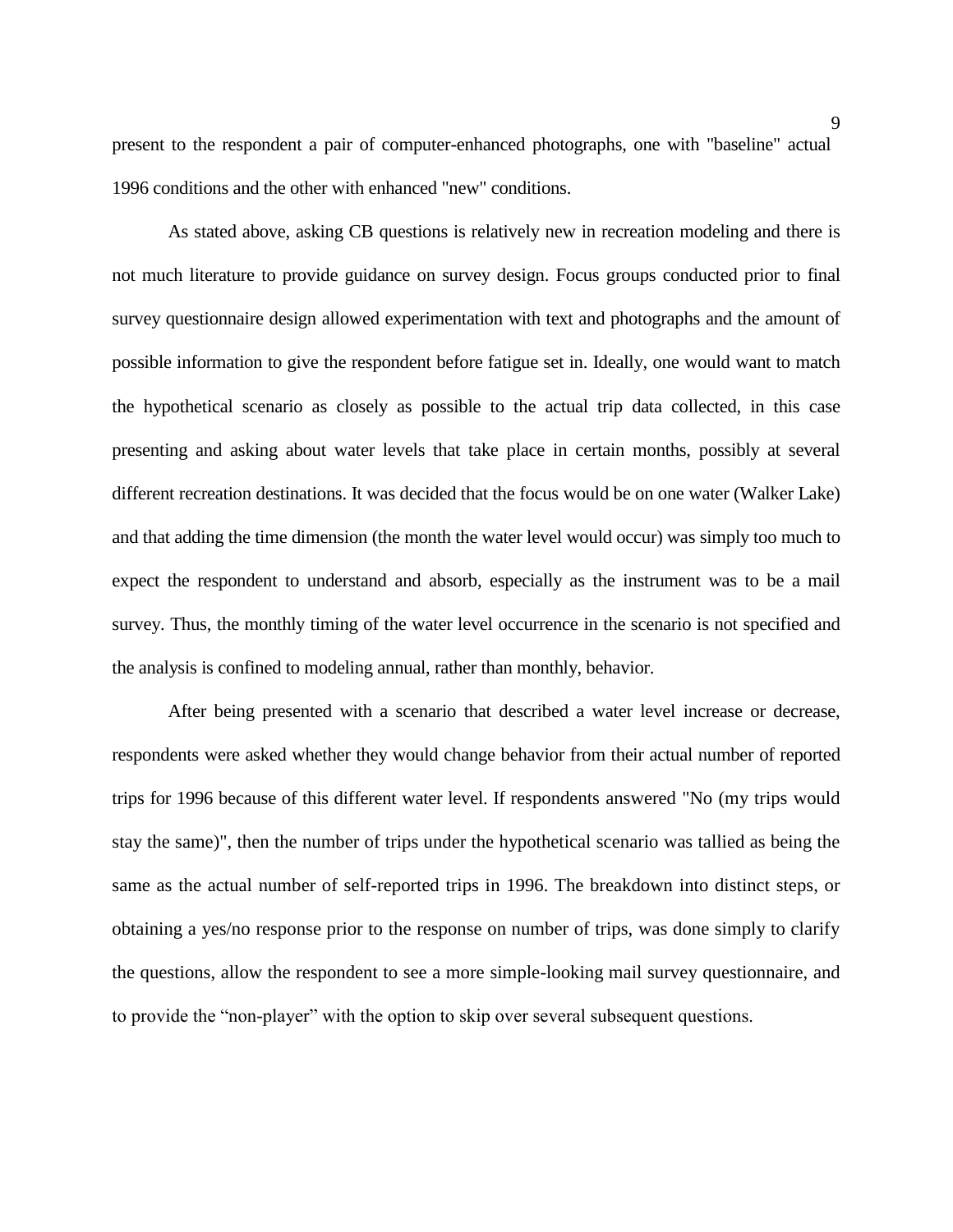If the respondents stated yes, they were next asked whether they would take more or fewer trips, and then asked to report how many more or fewer trips they would take during each month of the year. The three scenarios were:

- a text-only high-water scenario that described conditions (lake surface area, level of TDS, condition of sport fish, and number of usable boat ramps) at water levels approximately 20 feet higher than end-of-1996 levels of 3,946.5 feet,
- an identical high-water scenario that included computer generated photos of the higher water level at Walker Lake, and
- a low-water scenario including photos, which described conditions associated with water levels approximately 20 feet lower than 1996 conditions.

It is clear that the 20-foot increases depicted in the surveys would translate to large increases in volume at the lake (approximately 700,000 acre feet), but this number was chosen based on available physical science information that suggested increases which might prevent fishery loss (Thomas, 1995). These scenarios are perhaps both politically and practically improbable in view of current institutions, but the key point in doing such analysis relates to whether the respondents believed in the scenarios. If the respondent thought the scenarios were plausible, as may be the case for a person asked in a marketing study to rate a currently unavailable automobile design, the responses can be tested for consistency. If the respondent thought the scenarios were implausible, he or she was given the option of providing no response to the question.

During the process of data cleaning to produce the final data set, surveys were eliminated if they either contained contradictory information or did not provide enough information. We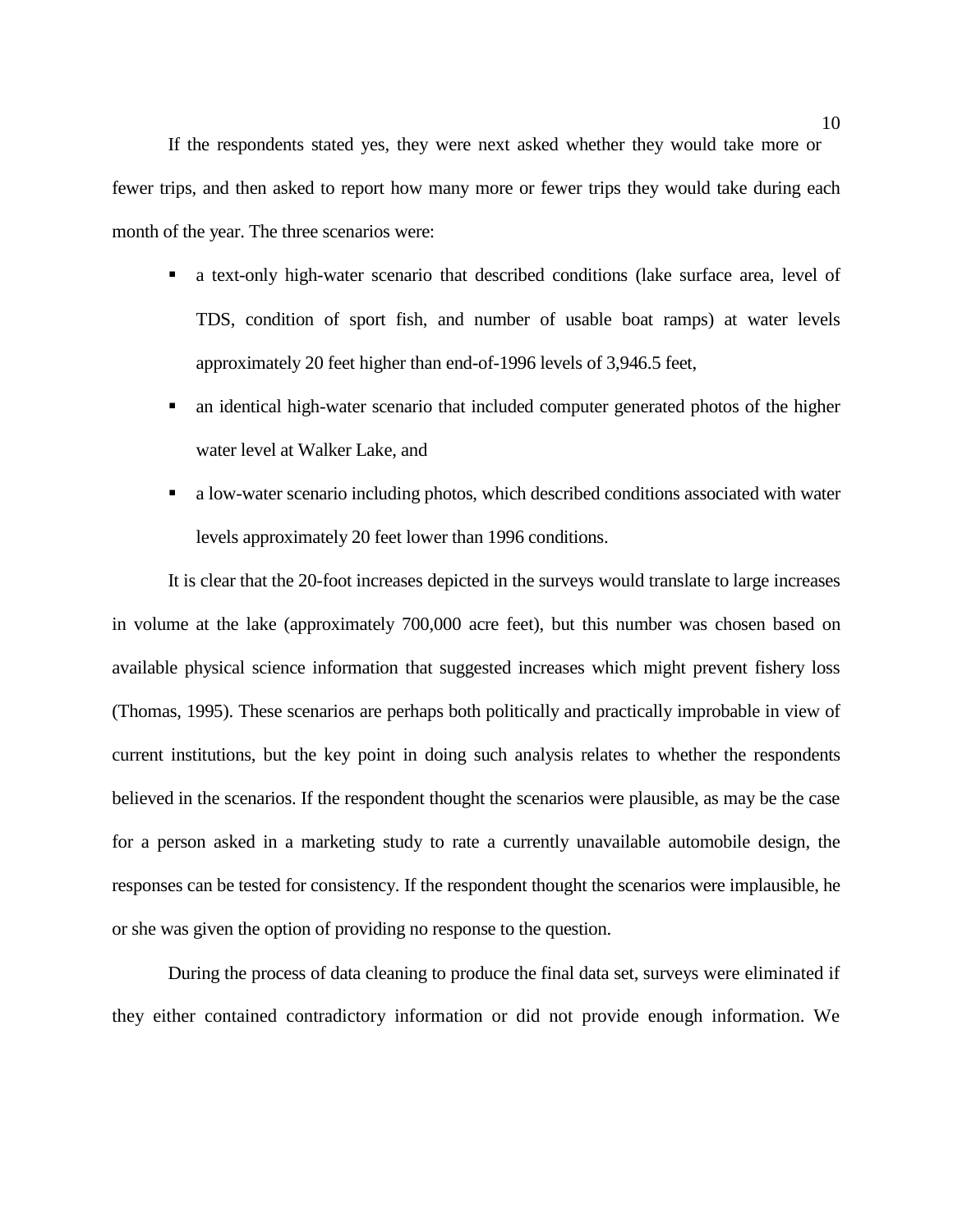eliminated 23 respondents who skipped the contingent scenario entirely because we do not know what they were thinking. We also eliminated 11 respondents who said their trips would not change in response to the scenario but who then continued on to report a changed number of trips, as these respondents appear to be confused. We also eliminated over 100 respondents who answered "I am not sure" (as to whether they would change their trips under the different scenario.)

After eliminating surveys with inconsistent/missing contingent behavior or demographic data, a sample of 236 respondents remained. Each respondent contributed two observations to the model (reported actual 1996 trips and contingent trips under the new water level scenario), for a total of 472 trip observations. Of the 236 respondents, 82 received surveys involving lower water level scenarios and 154 received higher water scenarios. Of the 154 higher water scenario completes, 91 were the version with photos accompanying the text. Of the 236 respondents, 136 said they would not change the number of trips they would take under different hypothetical conditions. One hundred and seventeen of the respondents did not take any trips to Walker Lake originally, while 99 respondents indicated they would take no trips under the contingent scenarios (6 of these 99 respondents did visit Walker Lake at the baseline but indicated they would not under the new scenario, since all 6 received the low-water scenario).

### **3.2 Explanatory Variables**

The dependent variable is number of trips to Walker Lake. For the 236 observations that correspond to RP trip data, the dependent variable represents the actual number of trips taken in 1996. For the other half of the 472 observations (contingent trips data), the increase (or decrease) in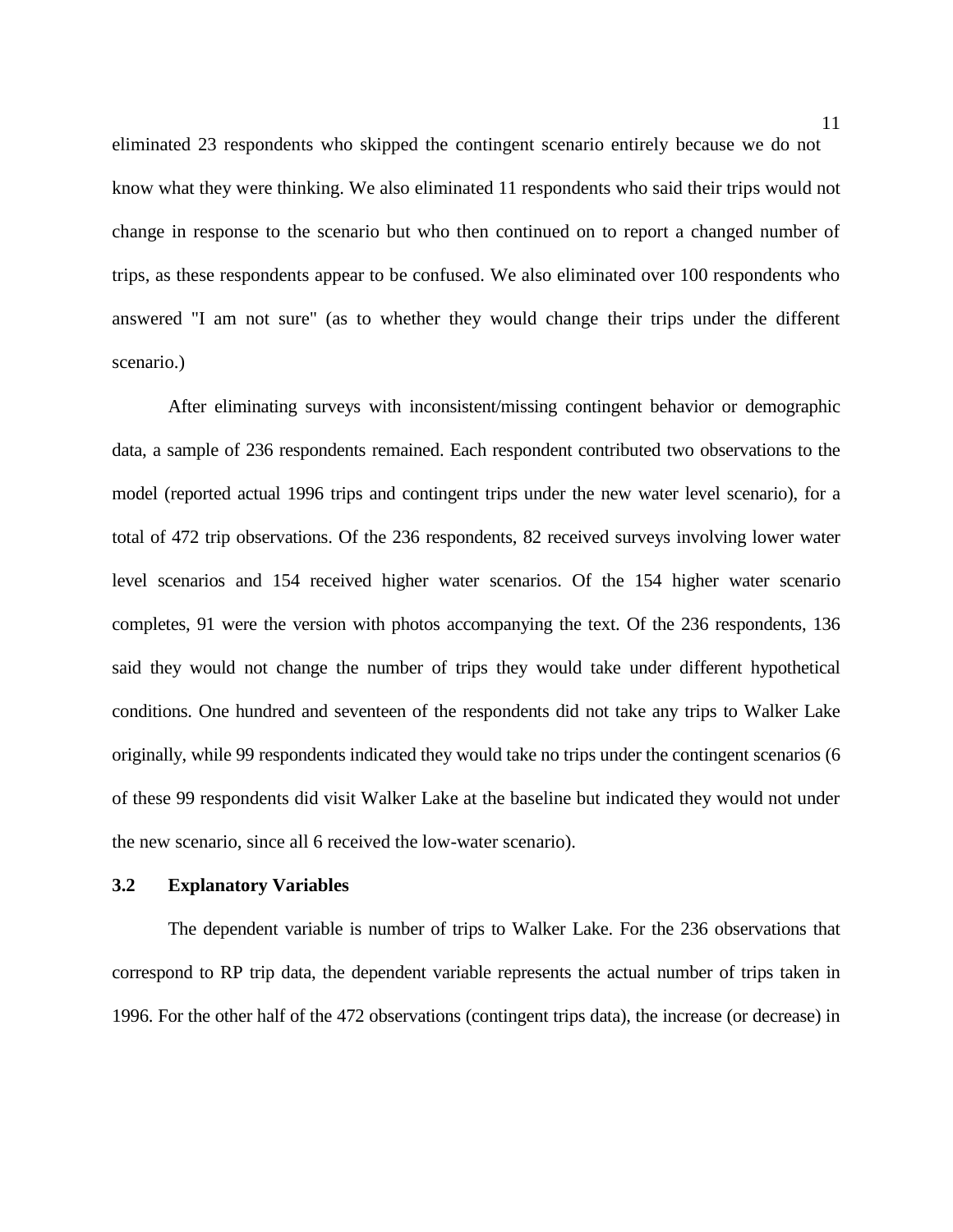number of trips indicated by the respondent as a response to the hypothetical scenario was added to (subtracted from) the baseline number of trips taken in 1996. This yields the number of trips that the respondent says he/she would take under the new scenario. For respondents who answered that they would not change the number of trips they take in response to the new scenario, the number of contingent trips was set equal to the actual trips taken in 1996.

The independent variables included in the model consist of travel cost, one site-specific attribute (the actual and hypothetical water levels), six respondent-specific characteristics, an indicator variable CB denoting the source of the data point (RP *versus* CB), and an interaction term between CB and travel cost. The independent variables are shown in Table 1. Mean values of selected variables are shown in Table 2.

#### **4. RESULTS**

We first discuss the results of the pooled Poisson model (Section 4.1). Then, using those results we develop and present estimates of the value of recreation at Walker Lake, the impact of changes in water level on trips taken, and the influence of water level changes on recreation values (Section 4.2).

#### **4.1 Model Results**

Table 3 presents the results of two specified pooled Poisson models:

1. The first specification includes the variables CB and CB\*COST (unrestricted model). Inclusion of these variables allows one to test the null hypothesis that the source of data (CB versus RP) is not a statistically significant influence in the model. The results of this model specification are shown in the second column of Table 3.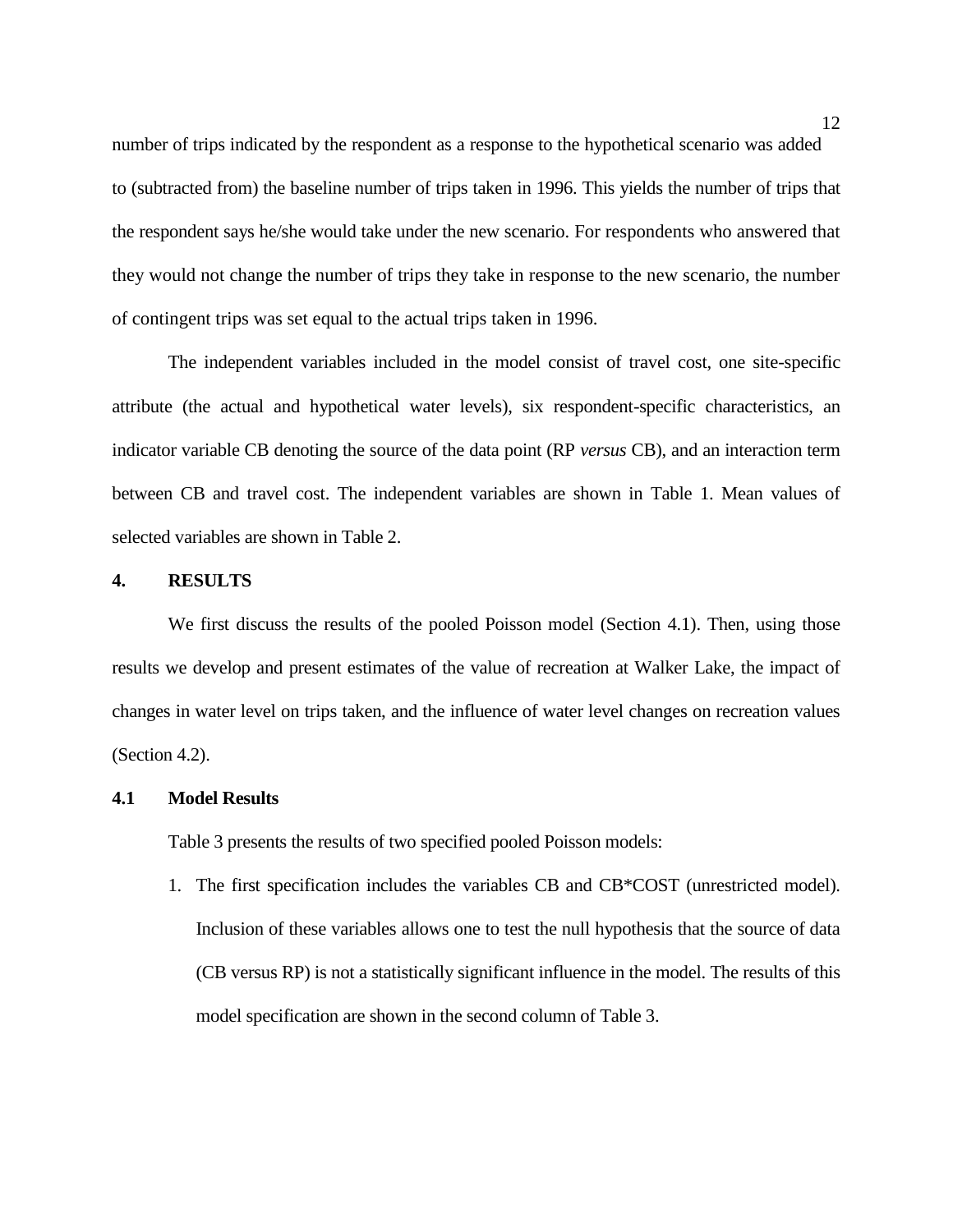2. The second specification omits the variables CB and CB\*COST (restricted model). Estimation of the model without these variables allows one to determine the influence of their omission on other parameters of interest. The results of this model are shown in the third column of Table 3.

Inspection of Table 3 shows that most results are similar across the two specifications. The estimated coefficient on Walker Lake water level is positive and significant at the .01 level. This means that, *ceteris paribus*, higher water levels are associated with higher numbers of trips to the lake. While the sign of this coefficient may not be surprising to some readers, other studies have shown that different types of users may have different reactions to higher and lower water levels. For example, beach users may find a very high water level interferes with their enjoyment of the shore. Because most of our respondents are anglers and the negative impacts of the Lake's decline were made clear, we were expecting a positive influence.

The estimated coefficient on travel cost is negative, as expected, and statistically significant at the .01 level as well. The gender and age of the respondent both have the expected signs (positive) and are statistically significant. The indicator variable denoting that the respondent is retired from the work force has a negative coefficient. This may run counter to some expectations because retirement allows more time to take trips (age is controlled for here), but it may pick up the influence of lost wage effects on engaging in outdoor recreation. In any case the variable is significant at only the .10 level. The size of household, level of respondent's education, and household income are not statistically significant in the model.

While the estimated coefficient of CB is not statistically significant, the White's standard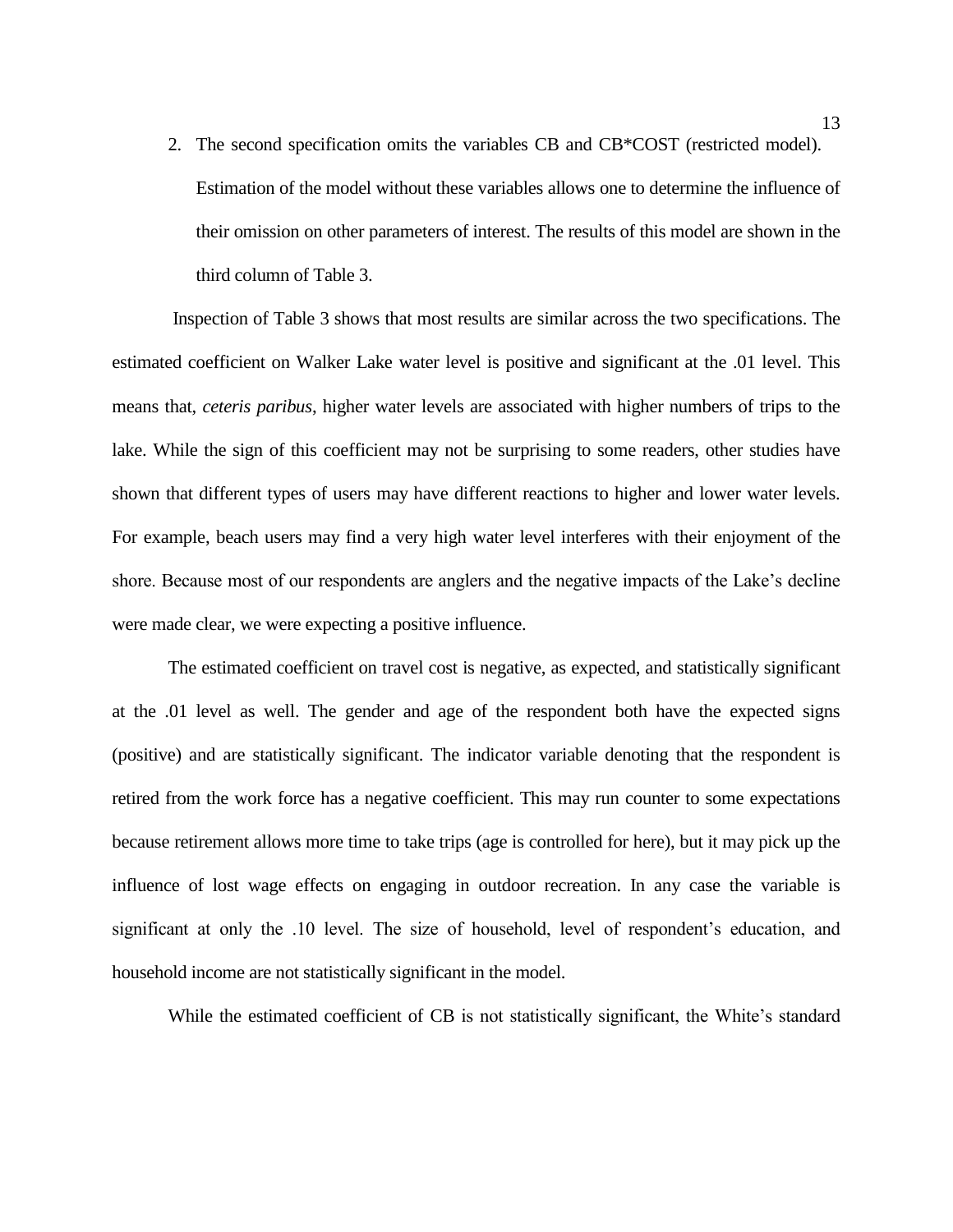error for the coefficient on CB\*COST would appear to indicate slight statistical significance (at the .10 level for a two-tailed test). At first glance this suggests that the source of data (contingent behavior scenario *versus* actual revealed preference data) may have a marginal influence in the model, indicating differences in the hypothetical and RP data. Comparison across columns 2 and 3, however, shows that inclusion of the two CB indicator variables has very little (in some cases no) influence on estimated coefficients for the remaining variables. The parameter most affected by dropping the CB indicators is that for water level, which falls from .028 to .024 (14% decrease) due to inclusion of the data source indicators. This is a relatively modest alteration.

To explore the issue of differences in the data further, we conducted a Wald test. This test, as opposed to a likelihood ratio test, provides the appropriate hypothesis test for the influence of the source of data (CB *versus* RP) because of the consistency of the covariance matrix (Gourerroux, Montfort and Trognon, 1984). Specifically, this test is preferred over the likelihood ratio test because the results do not depend on the validity of the assumed underlying (Poisson) distribution. The null hypothesis is the set of restrictions:

$$
H_0: \beta_{CB} = \beta_{CB^*COST} = 0
$$

Under  $H_0$ , the Wald test statistic W has a chi-squared distribution with two degrees of freedom (the number of restrictions). The critical value for the chi-squared distribution ( $n = 2$ ,  $P = 0.95$ ) is c = 5.99. For the (unrestricted) regression shown in column 2 of Table 2,  $W = 4.492 < 5.99 = c$ . Therefore, one cannot reject the null hypothesis that the set of restrictions holds. The indicator variables denoting the source of data (CB *versus* RP) are not significant factors in the model.

The results of the Wald test are relevant to the issue of "convergent validity," which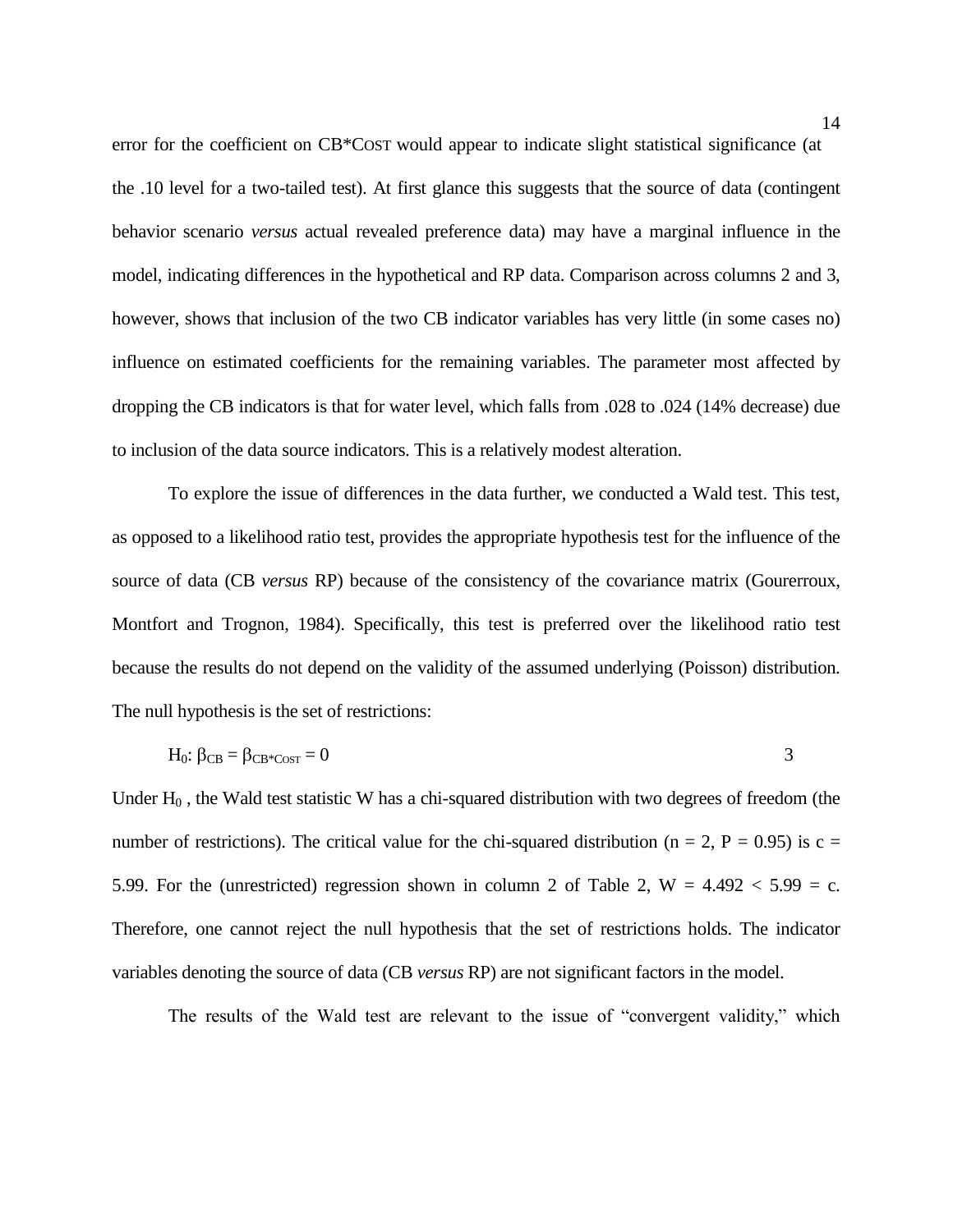involves comparing the results of stated preference analyses with those of revealed preference studies (Pearce et al., 1998). We conclude that because one cannot reject the null hypothesis for the Wald test, convergent validity does hold for our data set. That is, the contingent behavior and revealed preference data both lead to the same welfare estimates (presented below). While this is not the primary focus of this study, the results provide interesting insights to an issue currently of some discussion in the literature. We provide two caveats below.

First, our results indicate that convergent validity holds for this particular data set, not necessarily in any wider or more general sense. Second, as suggested by Pearce et al., caution is necessary in testing for convergent validity, since revealed and stated preference methods often may measure different categories of value (use values only and use plus nonuse values, respectively).

#### **4.2 Estimated Values**

Table 4 shows estimated values derived from the results of the models. First, we report the estimated average consumer surplus per trip to Walker Lake, calculated as  $-1/\beta_{\text{CoST}}$ . For the unrestricted model, the estimate of per-trip consumer surplus equals \$88/trip. The estimate of consumer surplus from the restricted model equals \$120/trip.

At first glance, these per-trip values may appear somewhat high. For example, the median value for cold water recreational fishing as reported in Walsh et al. (1990) is approximately \$40 per day (1997 dollars). However, it is important to remember that the values estimated by our model are in units of dollars per "trip" rather than per "day". According to the results of on-site surveys conducted at Walker Lake, the mean trip length is about 3 days (Fadali, Shaw, and Espey, 1998). Multiplying the Walsh et al. per-day value by 3 days yields \$120/trip. This is quite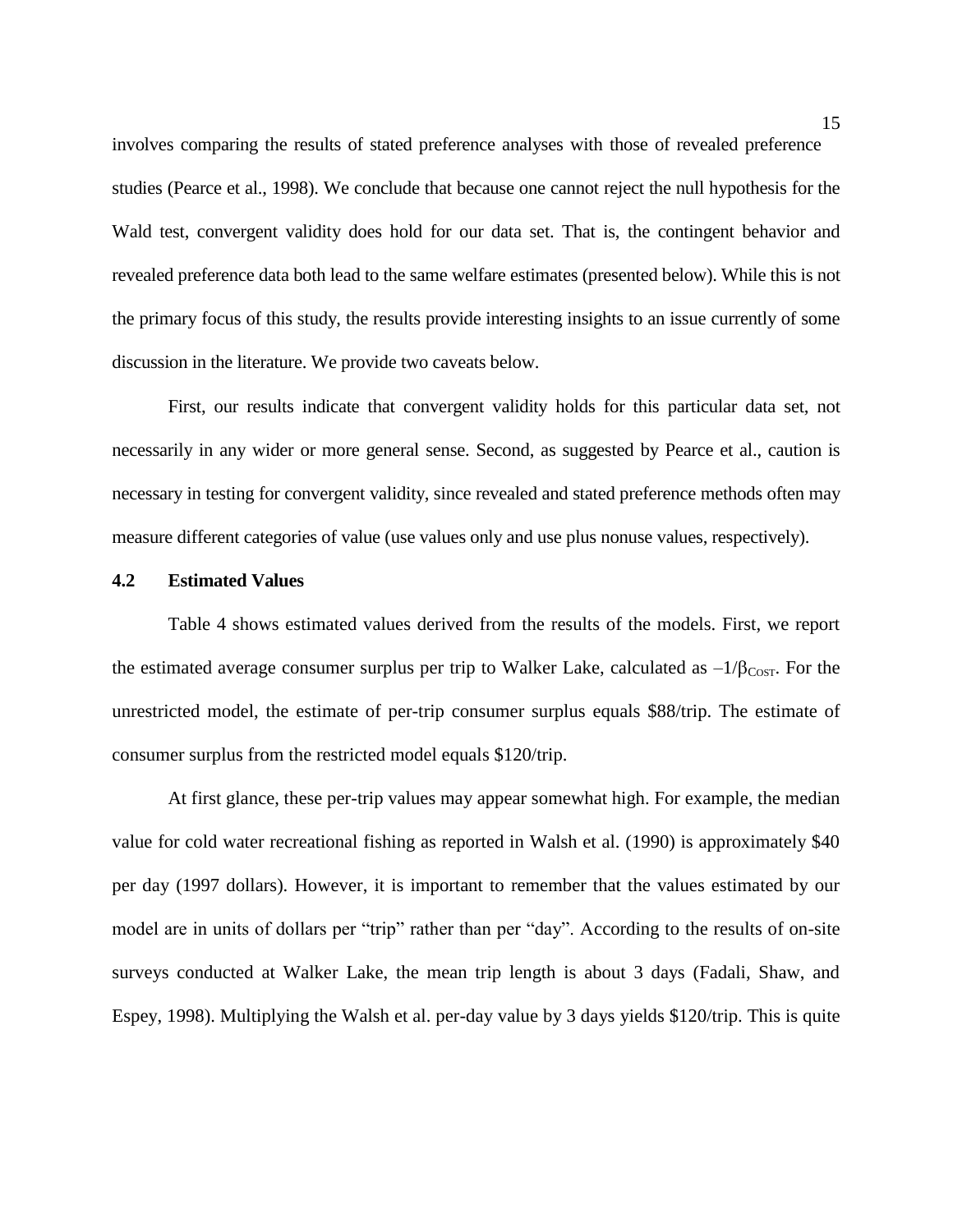close to the values we estimate in this manuscript, and is in fact equal to the estimate of consumer surplus from the restricted pooled Poisson model. This provides some comfort that the per-trip value is not outside the range of the literature, but several recreation modellers caution against the use of such per trip values at all.

The second type of result included in Table 4 is our estimate of average annual consumer surplus (per person) from recreational visits to Walker Lake. The estimates range from \$485/person/year to about \$665/person/year. This estimate can be interpreted as the seasonal amount a recreational user would be willing to pay to prevent loss of access to Walker Lake.

The third row of Table 4 presents estimates of the effect of changes in the Walker Lake water level on the number of trips. The results indicate that for a one-foot decline in water level, each recreational user would take (on average) between 0.1 and 0.2 fewer trips per season. In the fourth row, we show the consumer surplus losses associated with this decline in trips. Each onefoot drop in water level is estimated to result in a loss on the order of \$12 to \$18 per person per season or year. Again, the typical single site count model does not allow examination of this effect, unless the data are time series (as in Huszar et al.) or RP and CB data are combined to yield variation in the site quality variable. Also, while the calculation here relates to a partial derivative which is marginal, the use of the CB data allows for the nonmarginal changes introduced in the hypothetical scenarios to influence the eventual magnitude of the coefficient, and thus the magnitude of this consumer's surplus estimate.

# **5. TOTAL VALUES TO RECREATIONAL USERS AND AGRICULTURE, POLICY IMPLICATIONS, AND SUGGESTIONS FOR FURTHER RESEARCH**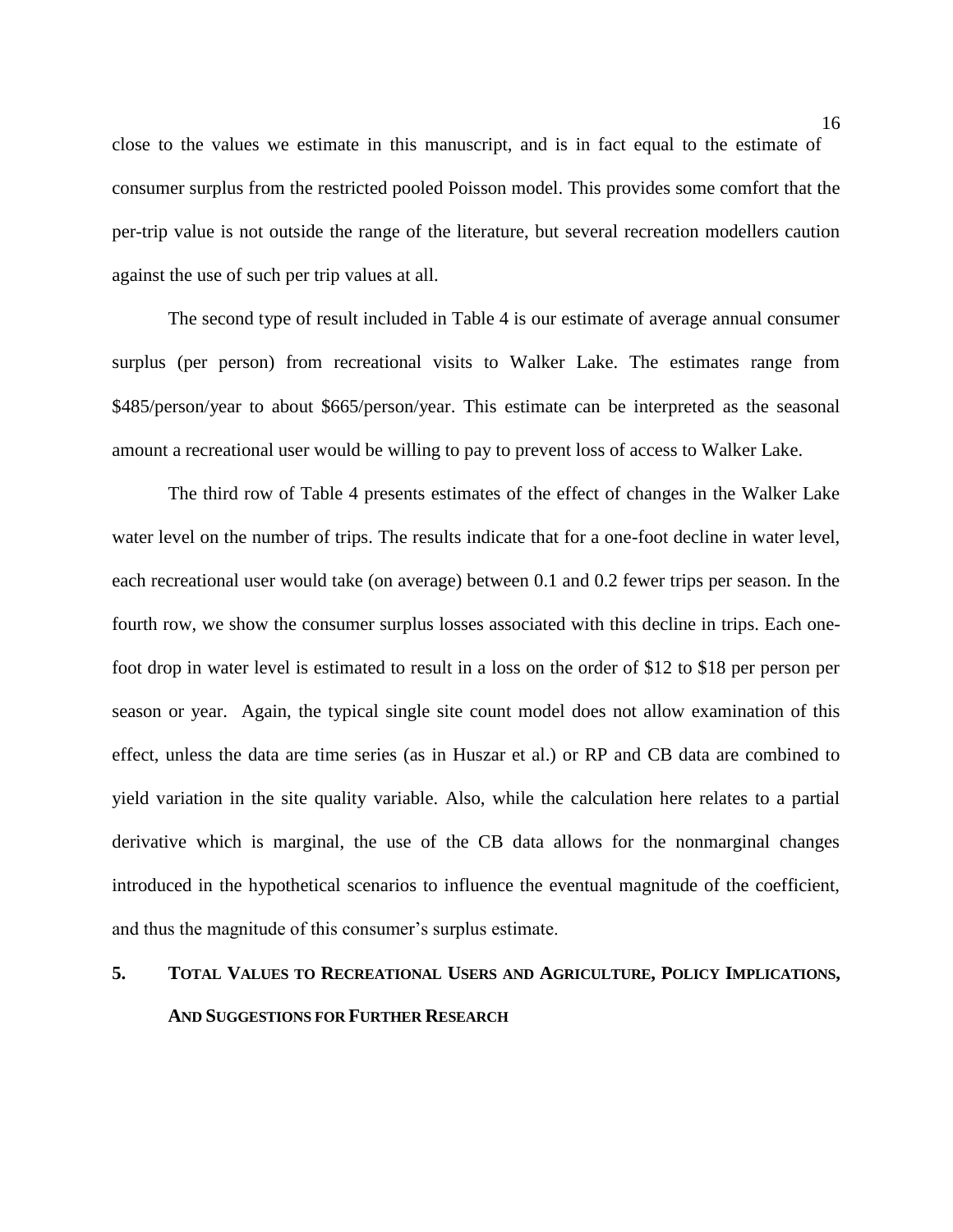We can use the results above to examine the recreation values of changes in total volume (acre-feet) of water at Walker Lake. These estimates in turn can be linked with recent work in the physical sciences that relates water volume to critical TDS levels for sport fish at Walker Lake. First, scientists have estimated that to maintain the TDS concentration at the 1994 level of 13,300 mg/L, it would be necessary to add 33,000 more acre-feet annually to Walker Lake than the long-run average annual inflow (Thomas, 1995). Furthermore, to reduce TDS from 13,300 mg/L to 10,000 mg/L (a level considered to be more in line with conditions necessary to support the fishery), the lake volume initially would need to be increased by about 700,000 acre-feet and the lake level increased by about 20 feet. In addition, to maintain this higher lake level, an extra 47,000 acre-feet/year (above the long-term average) would subsequently need to be added to the lake.

Our hypothetical scenario of a 20-foot rise in lake level was in fact based directly on the initial increase in water volume (700,000 acre-feet) that is estimated to be necessary to lower TDS to 10,000 mg/L. Our scenario thus yields the value that recreators attach to an increase in water level associated with this reduction in TDS. Since the range of values estimated by the model is from about \$12/person/year/ to about \$18/person/year for a one-foot rise in lake level, the estimated range of values for a 20-foot rise is approximately \$240/person/year to \$360/person/year.

The next step is to develop a range of estimates of the aggregate value to recreators of the 20-foot rise in lake level. This involves estimating the number of recreators who either visit Walker Lake currently or would do so given a rise in the level of the lake. There is significant uncertainty regarding the true number of visitors, but estimates are available. Fadali and Shaw (1998) estimated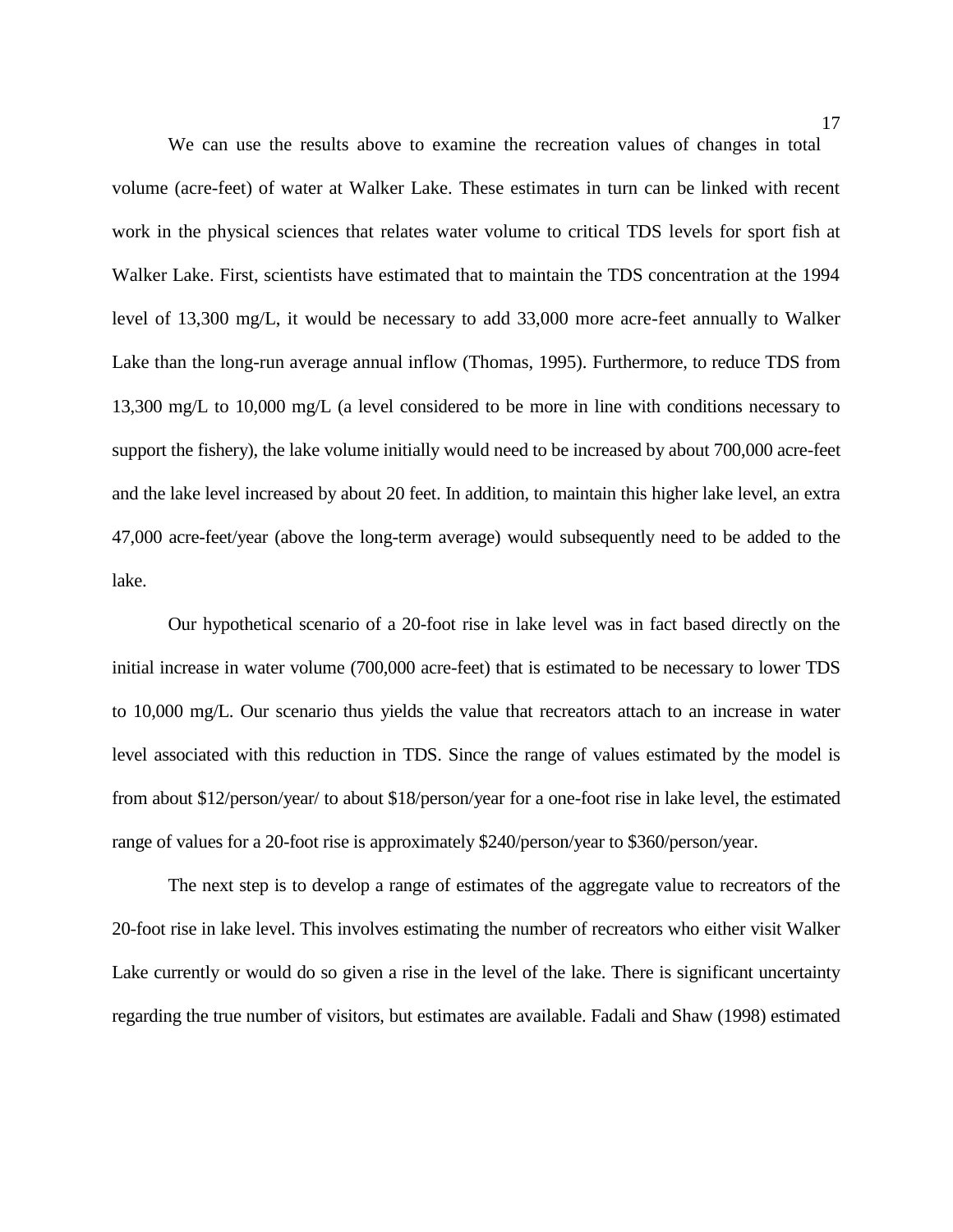that 20,000 persons visited Walker Lake during 1996, based on a regional stratified sample of the population responding in a telephone survey. However, this estimate may be considered a "lower" estimate because it includes only residents in Nevada counties relatively close to Walker Lake, and specifically does not account for potential visitors from other Nevada counties and California. To address this downward bias, we also calculate aggregate values using a "higher" estimate of number of visitors equal to 30,000. We recognize that the true number of visitors may indeed be greater than our "higher" estimate, but we use this value to be conservative.

It is also important to ascribe some value to area recreators who do not currently take trips to Walker Lake but who may begin to take trips given a rise in lake level. Based on the survey results of Fadali and Shaw, there are about 185,000 persons from the Nevada counties close to Walker Lake that took at least one water-based recreation trip to a waterbody in the region in 1996. Note again that this is a lower-bound estimate, since it omits any and all visitors from other counties (including California). Nevertheless, using this figure, one can estimate that between 155,000 and 165,000 persons (depending on whether 20,000 or 30,000 persons visited Walker Lake in 1996) were engaged in water recreation in the surrounding region without visiting Walker Lake. Fadali and Shaw compute the per-person values to prevent the drying-up of Walker Lake and find that the values for current Walker Lake non-visitors are about five percent of the values for Walker Lake visitors. In our analysis we apply this ratio to our current visitor values and thus use a "lower" value of \$0.60/person/year/foot (.05\*\$12) and "higher" value of \$0.90/person/year/foot (.05\*\$18) for current non-visitors to Walker Lake.

The calculations of aggregate values for a 20-foot rise in the level of Walker Lake use the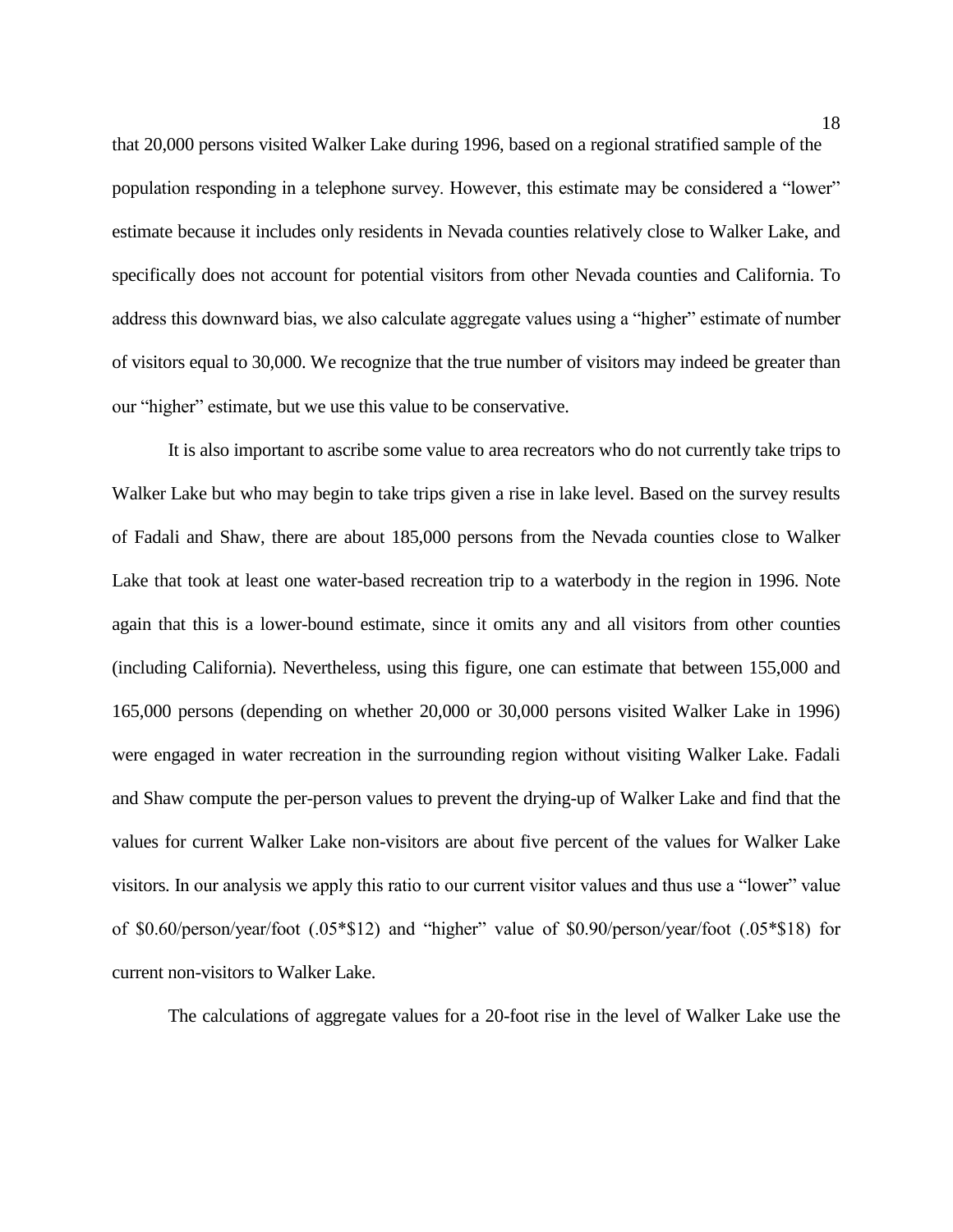per-person values and visitation estimates above and are shown in Table 5. The "lower" estimate of aggregate value is \$6.78 million, and the "higher" estimate is \$13.59 million. Once again, these estimates likely understate true aggregate recreational user values because they are based on a number of total recreational users that does not include individuals outside of nearby Nevada counties.

It is interesting to compare the estimated aggregate recreational user values to the foregone value to agricultural water users associated with a 20-foot rise in Walker Lake. Fadali and Shaw calculate that the likely value of water per acre-foot in agriculture in this area is between \$12 and \$45. Recall from above that the 20-foot rise in lake level would require a one-time inflow of 700,000 acre-feet, followed by annual inflows that are 47,000 acre-feet above the historical average annual inflow average. Thus, we can break the comparison of agricultural and recreator values into two steps: the first for the initial 700,000 acre-feet allotment, and the second for the continuing annual increased flow.

For the initial allotment, we calculate a "lower" agricultural value to be \$8.4 million  $((700,000 \text{ A}-\text{F})*(12/\text{A}-\text{F}))$  and a "higher" value as \$31.5 million  $((700,000 \text{ A}-\text{F})*(12/\text{A}-\text{F}))$ . Note that our range of estimated recreational user values of approximately \$7 million - \$14 million lies partially within the range of estimated agricultural values. This indicates that even annual recreational user values may be high enough to purchase the initial 700,000 A-F allotment from upstream users, in the event that a water market in this region were formed. In actuality the purchase by recreational users of the initial allotment seems even more feasible given that the 700,000 A-F only has to be purchased up-front, whereas the recreational user values we estimate are annual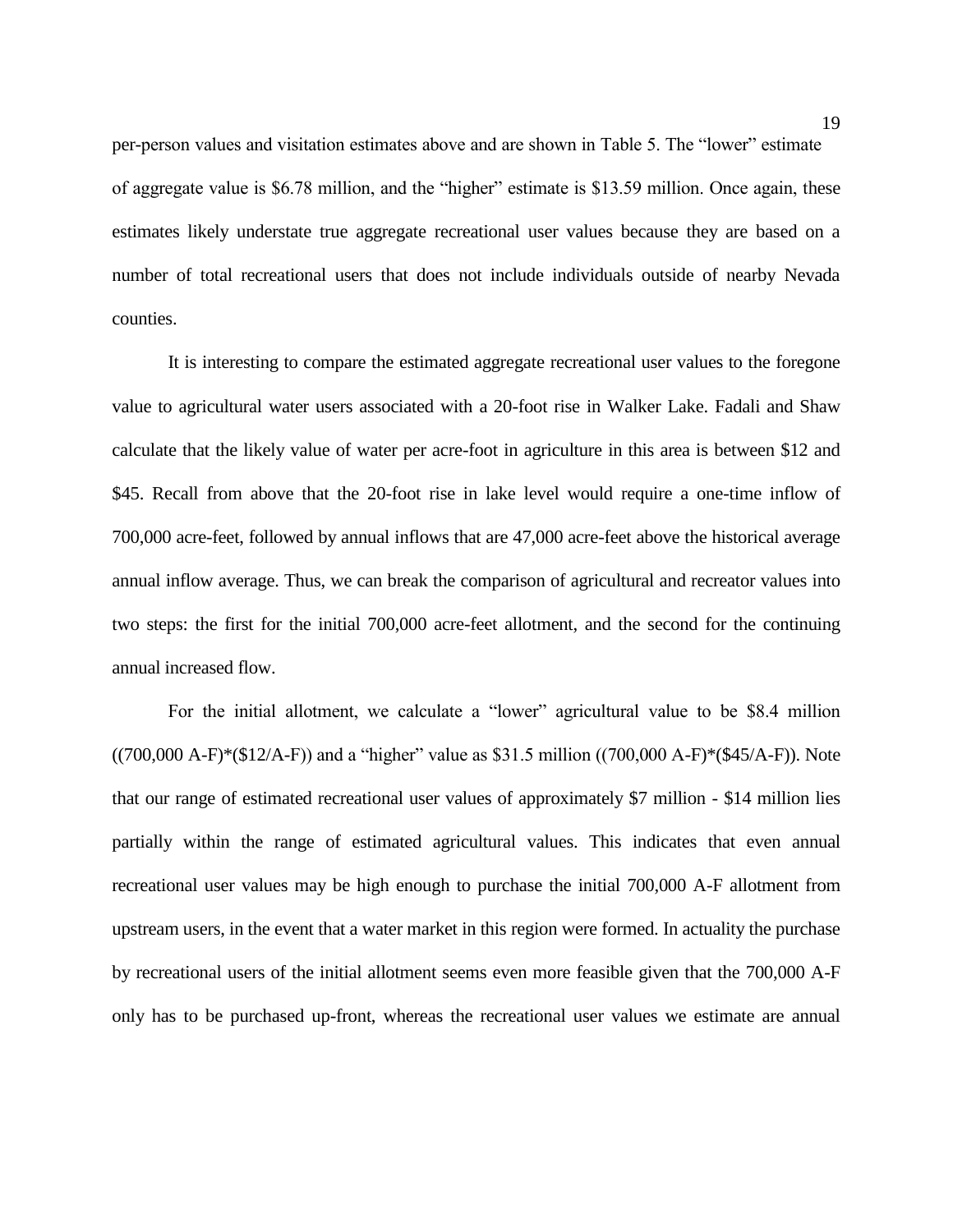values associated with the longer lived increase in lake level. After the first year of a potential trade, the necessary continuing annual increased inflow of 47,000 A-F is calculated to be worth from \$0.6 million to \$2.1 million per year (foregone) to agricultural users. This is significantly lower than the annual value of \$7 million -\$14 million that recreational users associate with higher water levels at Walker Lake.

Some hydrologists have suggested that if the 1987 to 1994 drought at Walker Lake had existed for just another two years, the lake would have been unable to recover for future use. At best it is currently a fragile ecosystem. As stated in the introduction, it is possible that a water bank will be created for this region, though national, state and local politics will undoubtedly play the deciding role. On the positive side, water banks may in fact be most beneficial during drought periods (Loomis, 1992). Part of the success for a potential bank depends on whether a market exists for the water, with one possibility being the demand that recreators have for increases in water supplies at one or more recreational sites. The results of this manuscript indicate that recreator demands are likely sufficiently high to bid away agricultural water on a rental basis for the case of Walker Lake. These results support those of Fadali and Shaw, who employed only RP and not CB data in a multiple site recreation model. A major advantage of our results over theirs is that we are able to focus more carefully on values for water level changes at Walker Lake, while they simply examine the welfare impacts from a total loss of the Lake.

As in this study, economic analysis must often be performed ahead of physical science analysis because of the funding and timing of research projects, even though having the best physical science results often improves the quality of economic analysis. This suggests that it is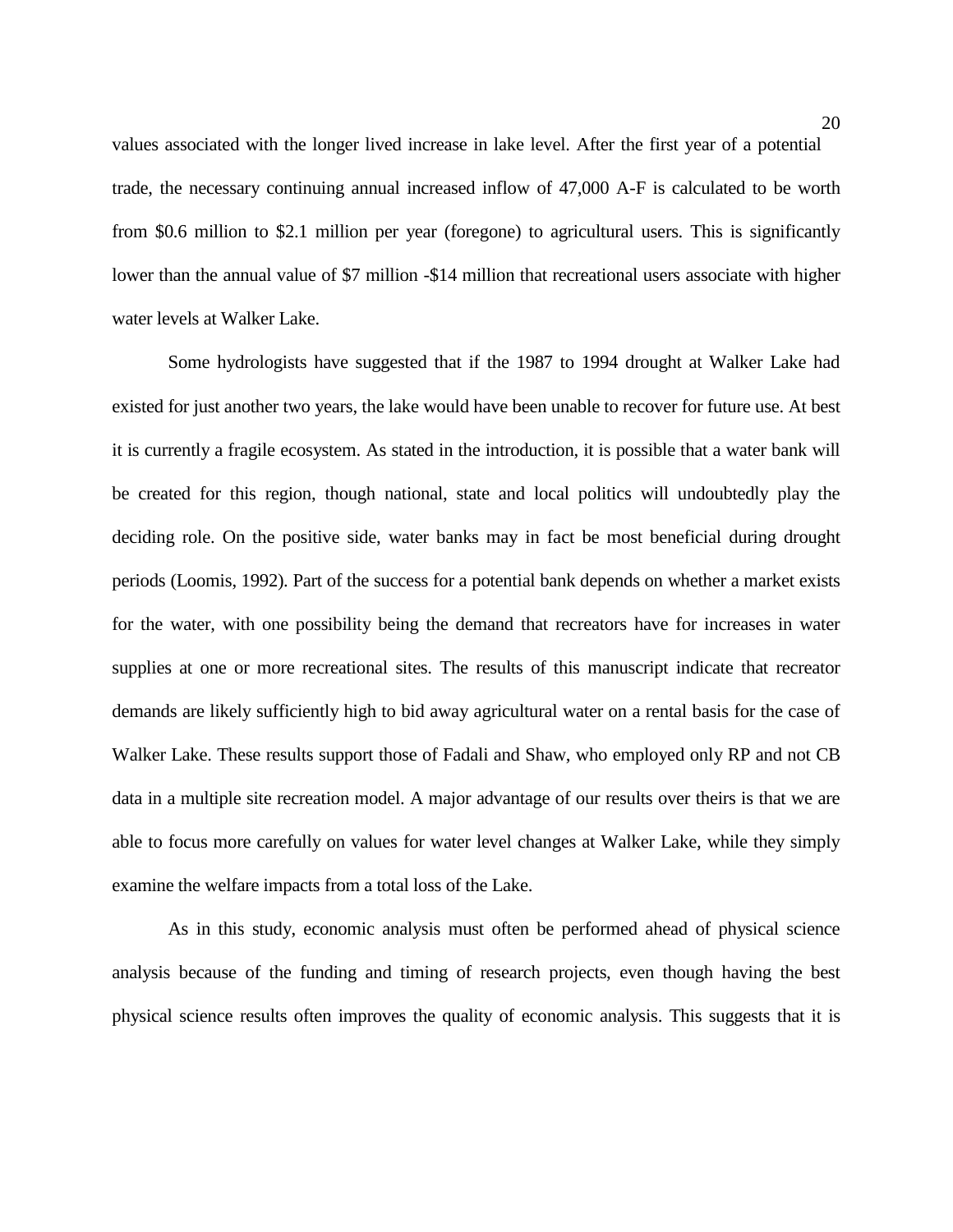wise to build an economic model flexible enough to incorporate better scientific data and measurements as they become available. Using storage-elevation relationships from the physical sciences, we can flexibly translate water level changes to volume changes, identifying the critical water level change needed. Our model then allows one to recover the value for additional water for a variety of water levels considered. A key science finding yet to come is a more precise identification of the critical volume of water for sustaining the Walker Lake fishery. If more water is needed to avoid the TDS level critical for sport fish species, our model can be used to examine that situation.

As noted above, obtaining large increases in volume at Walker Lake may not be possible given the current political climate, existing institutions, and withdrawals from the system. Future study of the Walker River Basin needs to better address the exact volume needed to avoid the 16,000 mg/L TDS level over the years to come, and the role of uncertain factors such as global climate change and the incidence of extreme precipitation events. Finally, there needs to be much more research on the willingness to sell on the part of agricultural users in the Basin, and other factors that could lead to actual development of a water bank.

 **Acknowledgments.** Senior authorship is equally shared. Eiswerth is Research Assistant Professor, Fadali is Research Associate, Shaw is Associate Professor, and Englin is Professor at the University of Nevada, Reno (UNR). Address correspondence to Eiswerth (email:eiswerth@unr.edu). We thank John Tracy and Jule Humberstone for guidance on the hydrology issues, Randy Pahl at the Nevada Division of Water Planning for providing water budget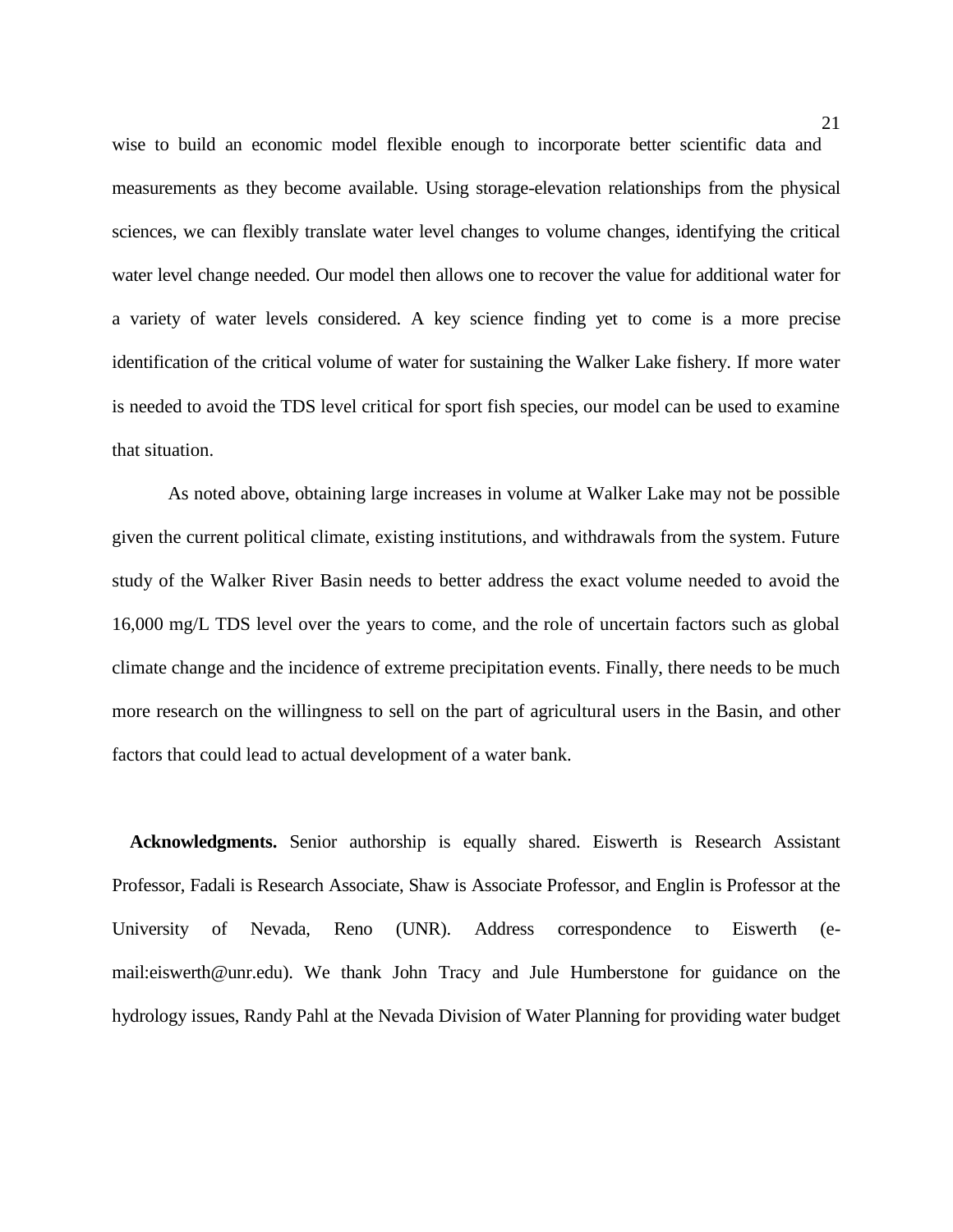data, J. Scott Shonkwiler for econometric advice, and Daniel Hellerstein and two anonymous reviewers for comments and suggestions on a previous version of the manuscript. All responsibility for any remaining errors, however, belongs to the authors. Data collection was primarily supported by a grant from the U.S. Bureau of Reclamation, and this research is also partially supported by the Nevada Experiment Station via U.S.D.A. grants.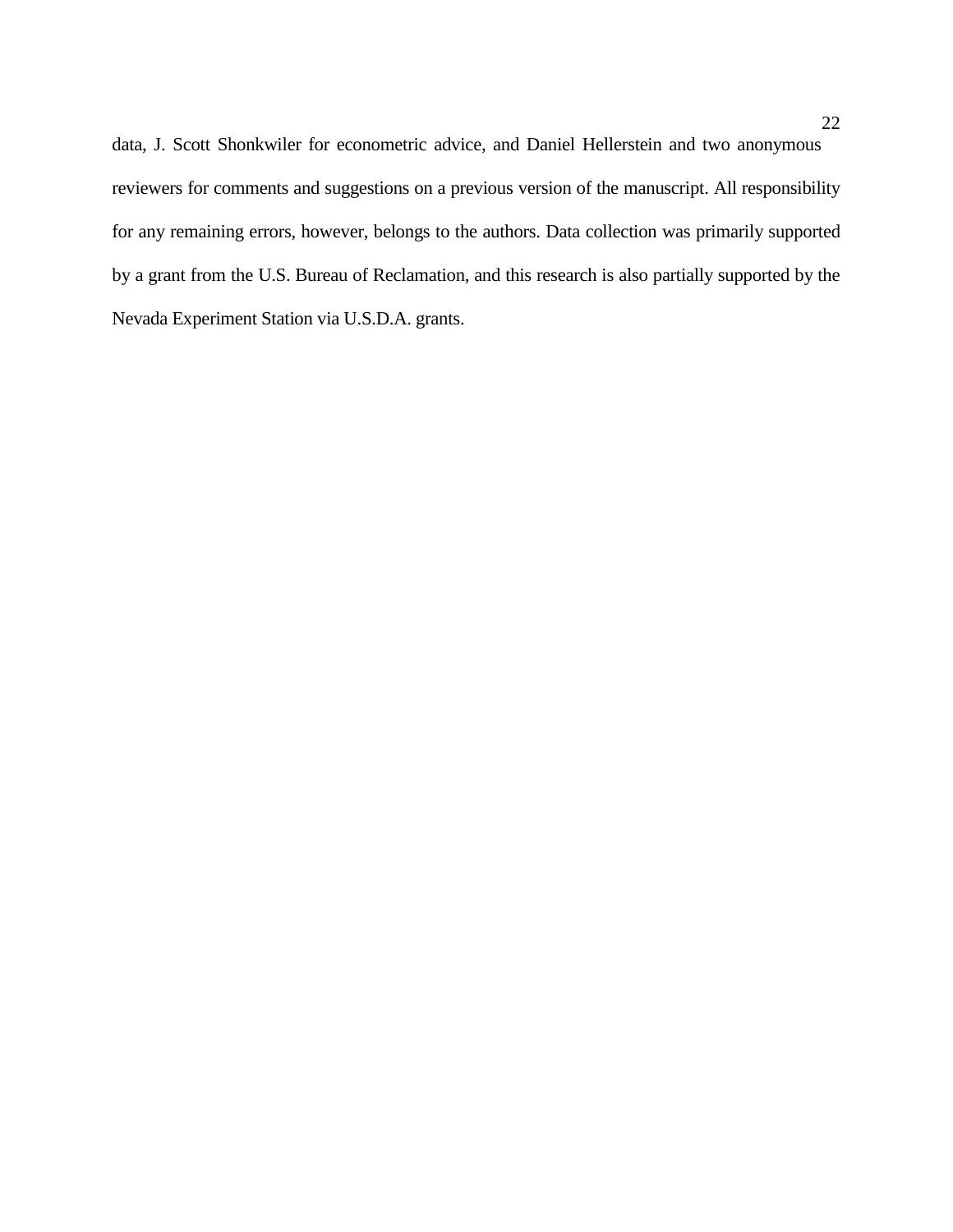## **References**

- Adamowicz, W.; J. Swait; P. Boxall; J. Louviere; M. Williams. 1997. Perceptions versus objective measures of environmental quality in combined revealed and stated preference models of environmental valuation. *Journal of Environmental Economics and Management* **32**, No. 1: 52-64.
- Cameron, T.A. 1992. Combining contingent valuation and travel cost data for the valuation of nonmarket goods. *Land Economics*, **68**, No. 3: 302-317.
- Cameron, C.A. and P.K. Trivedi 1990. Regression-based tests for overdispersion in the Poisson model. *J. of Econometrics* **46**, No. 3: 347-64.
- Cameron, T.A.; W.D. Shaw, and S. Ragland. 1999. "Nonresponse Bias in Mail Survey Data: Salience vs. Endogenous Survey Complexity." Chapter 8 in Valuing Recreation and the Environment, J.A. Herriges and C.L. Kling (eds.) Cheltenham: Edward Elgar Press.
- Cameron, T.A.; W.D. Shaw; S. Ragland; J. Callaway; S. Keefe. 1996. Using actual and contingent behavior data with differing levels of time aggregation to model recreation demand. *J. of Agri. and Resource. Econ.* **21**: 130-49.
- Cordell, K. and J. Bergstrom. 1993. "Comparison of Recreation Use Values Among Alternative Reservoir Water Level Management Scenarios." *Water Resources Research*, **29**, No. 2: 247- 58.
- Creel, M. and J. Loomis. 1992. Recreation value of water to wetlands in the San Joaquin Valley: linked multinomial logit and count data trip frequency models. *Water Resources Research* **28**, No. 10: 2597-2606.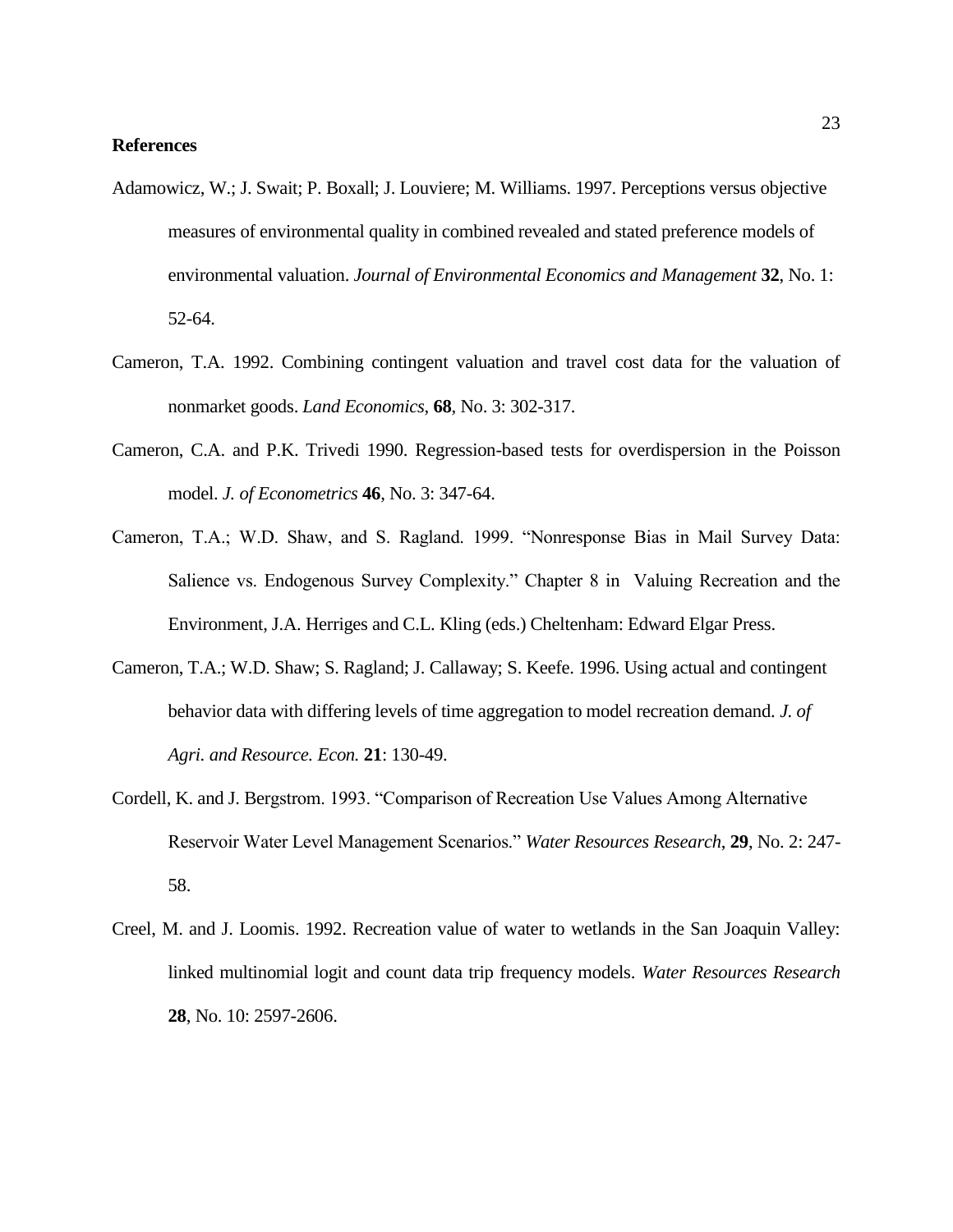- Dillman, D. 1978. Mail and telephone surveys: The total design method. New York: John Wiley and Sons.
- Englin, J., P. Boxall, and D. Watson. 1998. Modeling recreation demand in a Poisson system of equations: an analysis of the impact of international exchange rates*. American Journal of Agricultural Economics* **80**: 255-263.
- Englin, J. and T.A. Cameron. 1996. Augmenting travel cost models with contigent behavior data. *Environmental and Resource Economics* **7**: 133-47.
- Englin, J., and J.S. Shonkwiler. 1995. Estimating social welfare using count data models: an application to long-run recreation demand under conditions of endogenous stratification and truncation. *Review of Economics and Statistics* **77**: 104-112.
- Fadali, E. 1997. Recreation demand at Walker Lake and substitute sites. Unpublished masters thesis, Department of Applied Economics and Statistics, University of Nevada, Reno 89557.
- Fadali, E. and W.D. Shaw. 1998. Can recreational values for a lake constitute a market for banked agricultural water?" *Contemp. Econ. Policy* **XVI** (October): 433-441.
- Fadali, E., W.D. Shaw, and J. Espey. 1998. Recreation chapter in "A preliminary study of the potential for water banking in the Walker River Basin." Draft report prepared for the U.S. Bureau of Reclamation, Carson City, Nevada.
- Gourieroux, C. A. Monfort, and A. Trognon. 1984. Pseudo maximum likelihood methods: applications to Poisson models. *Econometrica* **52(3)**: 701-720.
- Hausman, J.; B. Hall; and Z. Griliches 1984. Econometric models for count data with an application to the patents-R&D relationship. *Econometrica* **52**: 909-38.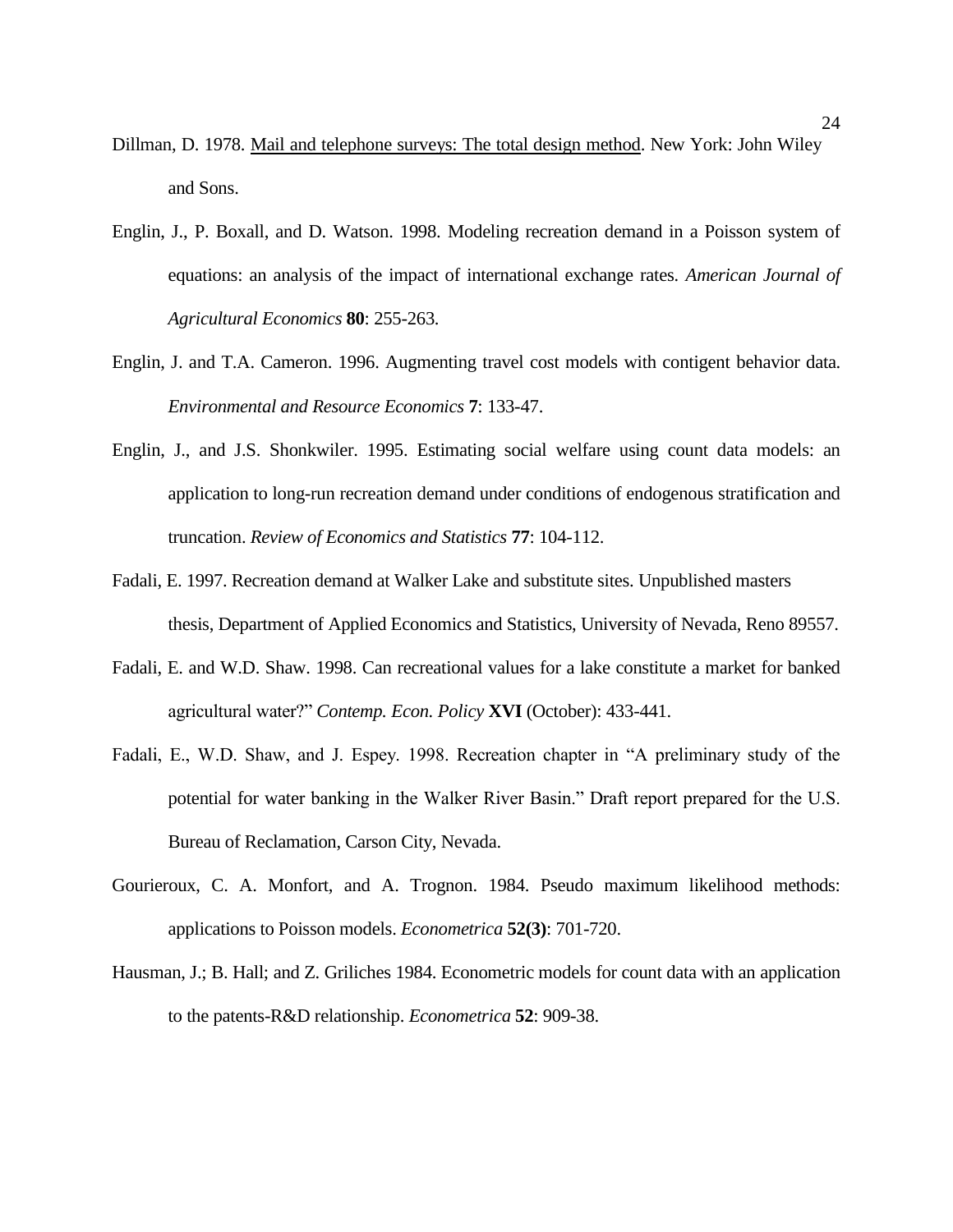- Hellerstein, D. 1991. Using count data models in travel cost analysis with aggregate data*. Amer. J. of Agri. Econ*. 73: 860-67.
- Hellerstein, D. and R. Mendelsohn. 1993. A theoretical foundation for count data models. *Amer. J. of Agri. Econ.* **75**: 604-11.
- Humberstone, J.A. 1999. Walker River Basin Water Quality Modeling. Unpublished MS thesis, Department of Hydrology, University of Nevada, Reno (May, 1999).
- Huszar, E., W.D. Shaw, J. Englin, and N. Netusil. 1999. Recreational damages from reservoir storage level changes. *Water Resources Research,* in press.
- Kling, C.L. 1997. The gains from combining travel cost and contingent valuation data to value nonmarket goods. *Land Economics* **73(3)**: 428-439.
- Loomis, J.B. 1992. "The 1991 State of California Water Bank: Water Marketing Takes a Quantum Leap." *Rivers*, **3**, No. 2: 129-34.
- Niklitschek, M. and J. Leon. 1996. "Combining Intended Demand and Yes/No Responses in the Estimation of Contingent Valuation Models." *J. of Environ. Econ. and Manage*. **31**: 387- 402.
- Pearce, D., D. Whittington, S. Georgiou, D. Moran, and N. Hadker. 1998*. Economic Values and the Environment in the Developing World*. Nairobi: United Nations Environment Programme, Environmental Economics Series Paper No. 14.
- Shaw, D. 1988. On site samples' regression: problems of non-negative integers, truncation and endogenous stratification. *J. of Econometrics* **39**: 211-23.
- Shonkwiler, J.S. 1999. Chapter 7 in Valuing Recreation and the Environment, J.A. Herriges and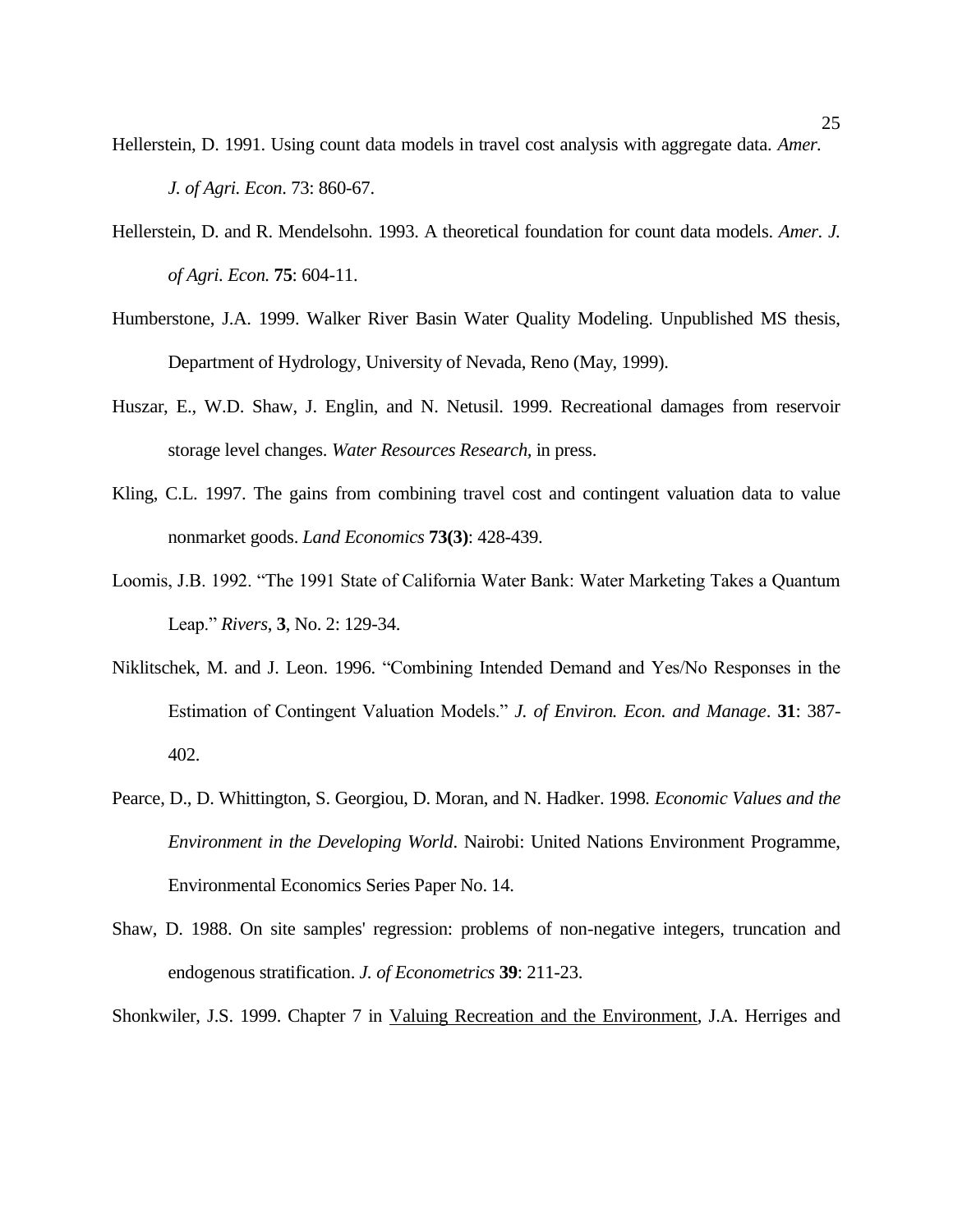C.L. Kling (eds.) Cheltenham: Edward Elgar Press.

- Shonkwiler, J.S. and W.D. Shaw. 1996. Hurdle count-data models in recreation demand analysis. *J. of Agri. and Resource Econ.* **21**: 210-19.
- Thomas, J.M. 1995. "Water Budget and Salinity of Walker Lake, Western Nevada," U.S.G.S. Factsheet FS-115-95.
- Vinyard, G.L. and Dickerson, B.R. 1998. "Effects of High Levels of Total Dissolved Solids in Walker Lake, Nevada on Survival and Growth of Lahontan Cutthroat Trout, *Oncorhynchus Clarki Henshawi*. Unpublished manuscript, Dept. of Biology, University of Nevada, Reno.
- Walsh, R.G., D.M. Johnson, and J.R. McKean. 1990. "Nonmarket values from two decades of research on recreation demand." In Advances in applied micro-economics. Vol. 5, JAI Press, pp. 167-193.
- Ward, F.A.; R.A. Cole; R.A. Deitner and K.A. Green-Hammond. 1997. "Limiting Environmental Program Contradictions: A Demand Systems Application to Fishery Management." *Amer. J. of Agri. Econ.* **79**, No. 3: 803-13.
- White, H. 1982. "Maximum Likelihood Estimation of Misspecified Models." *Econometrica* **50**, No. 1: 1-25.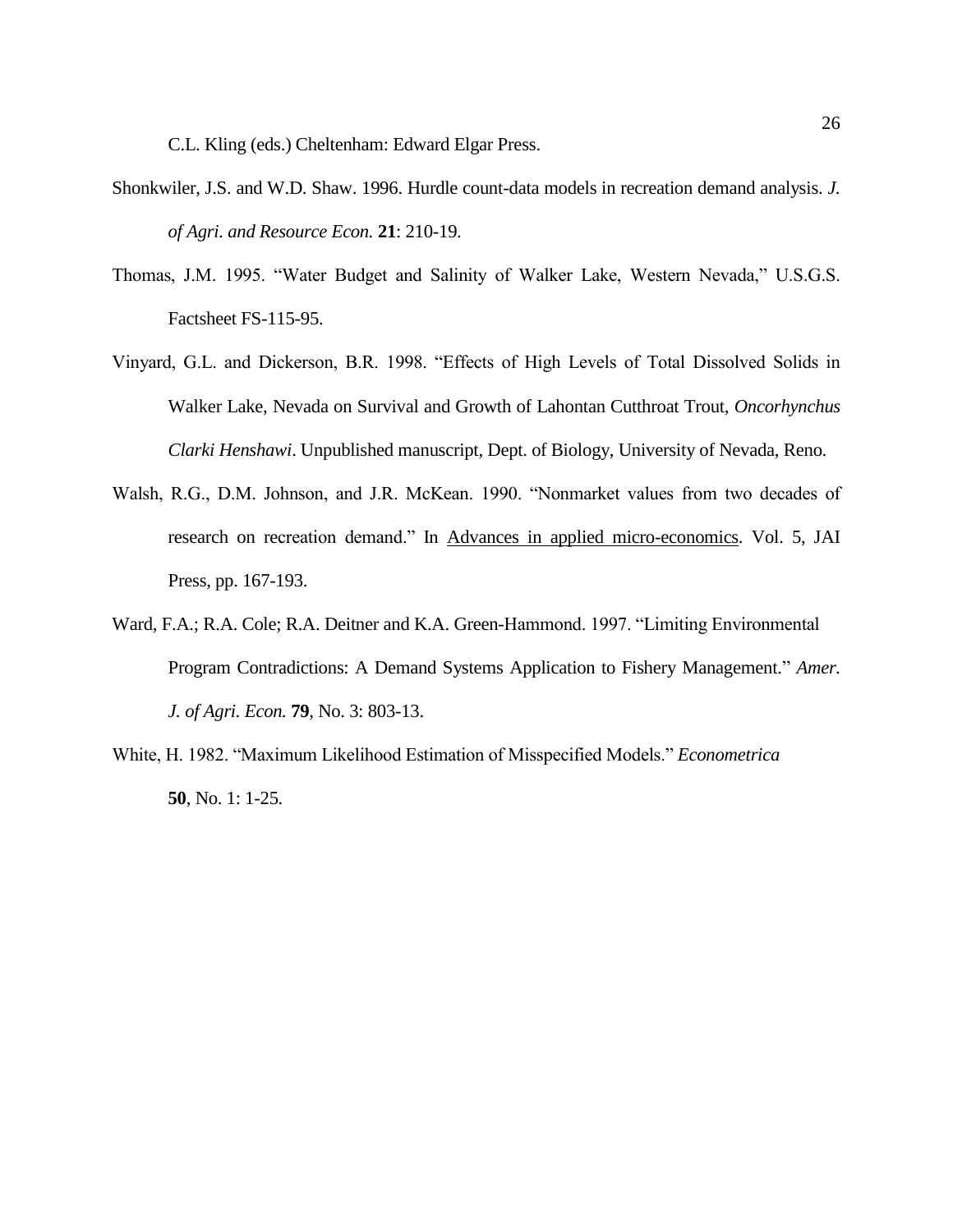| Table 1:             |                                                     |  |
|----------------------|-----------------------------------------------------|--|
| <b>Variables</b>     |                                                     |  |
| <b>Variable Name</b> | <b>Variable Definition</b>                          |  |
| <b>WATER</b>         | Water level at Walker Lake, in feet                 |  |
| <b>GENDER</b>        | Indicator variable denoting respondent gender       |  |
|                      | $(= 1$ if male; otherwise 0)                        |  |
| AGE                  | Age of the respondent in years                      |  |
| HOUSEHOLD            | Number of persons in respondent's household         |  |
| <b>EDUCATION</b>     | Respondent education $(1 = did not finish high)$    |  |
|                      | school (HS); $2 =$ completed HS; $3 = 1-3$ yrs.     |  |
|                      | college; $4 = 4$ yrs. College; $5 = 1$ or more yrs. |  |
|                      | Graduate school)                                    |  |
| <b>INCOME</b>        | Annual household income (including interest,        |  |
|                      | dividend, and retirement income)                    |  |
| <b>COST</b>          | Travel cost, including opportunity cost of time     |  |
| <b>RETIRED</b>       | Indicator variable denoting respondent is retired   |  |
|                      | $(= 1$ if retired; otherwise 0)                     |  |
| CB                   | Indicator<br>variable<br>denoting<br>whether<br>the |  |
|                      | observation is from CB or RP data                   |  |
|                      | $(= 1$ if from CB data; otherwise 0)                |  |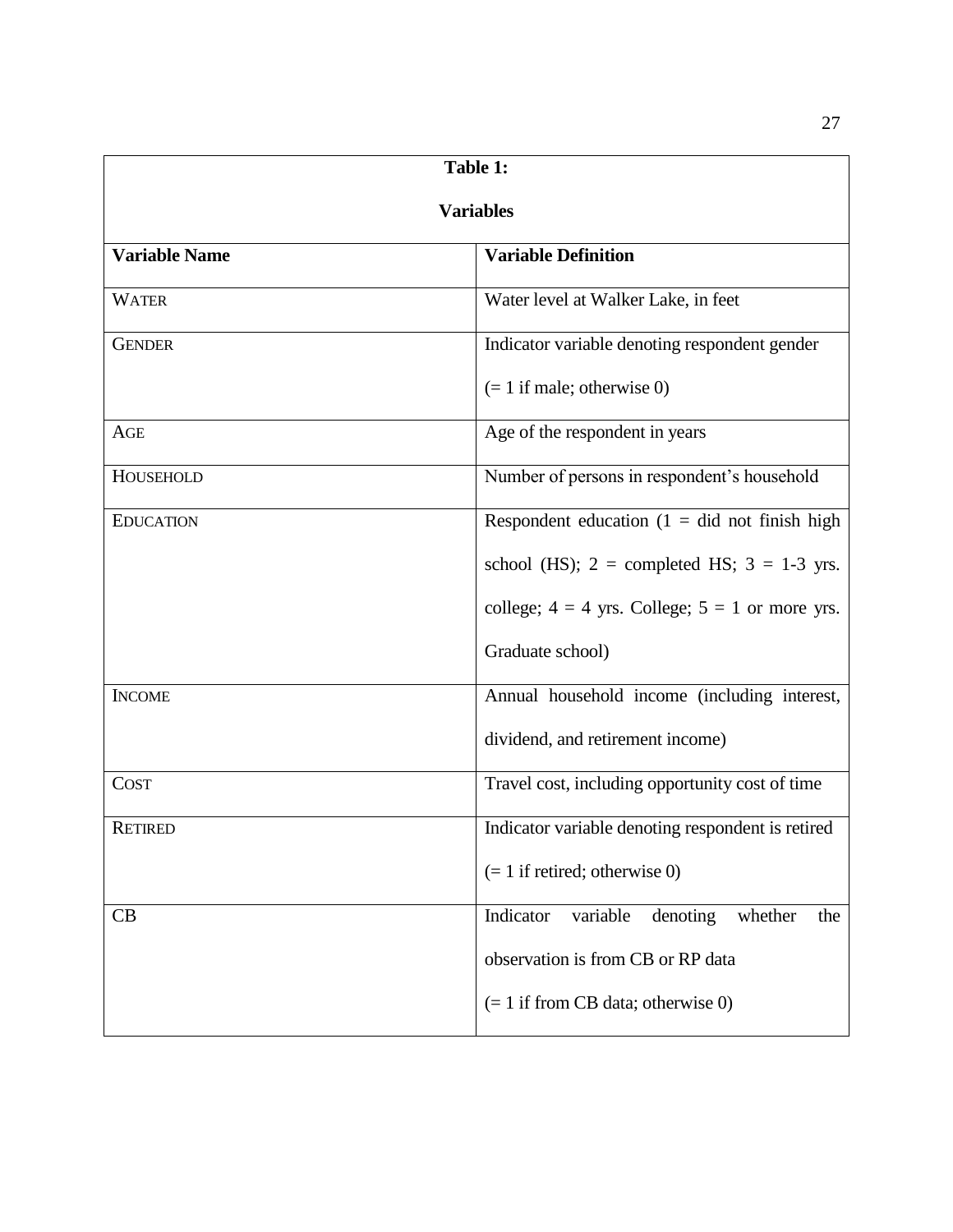| $CB * Cost$ | Interaction term composed of CB * COST |
|-------------|----------------------------------------|
|             |                                        |

| `able |  |
|-------|--|
|-------|--|

# **Mean Values of Selected Variables**

| <b>WATER</b>       | 3,949    |
|--------------------|----------|
| <b>GENDER</b>      | 0.80     |
| AGE                | 45.39    |
| HOUSEHOLD          | 2.83     |
| <b>EDUCATION</b>   | 3.10     |
| <b>INCOME</b>      | \$58,602 |
| <b>TRAVEL COST</b> | \$180    |
| <b>RETIRED</b>     | 0.15     |

28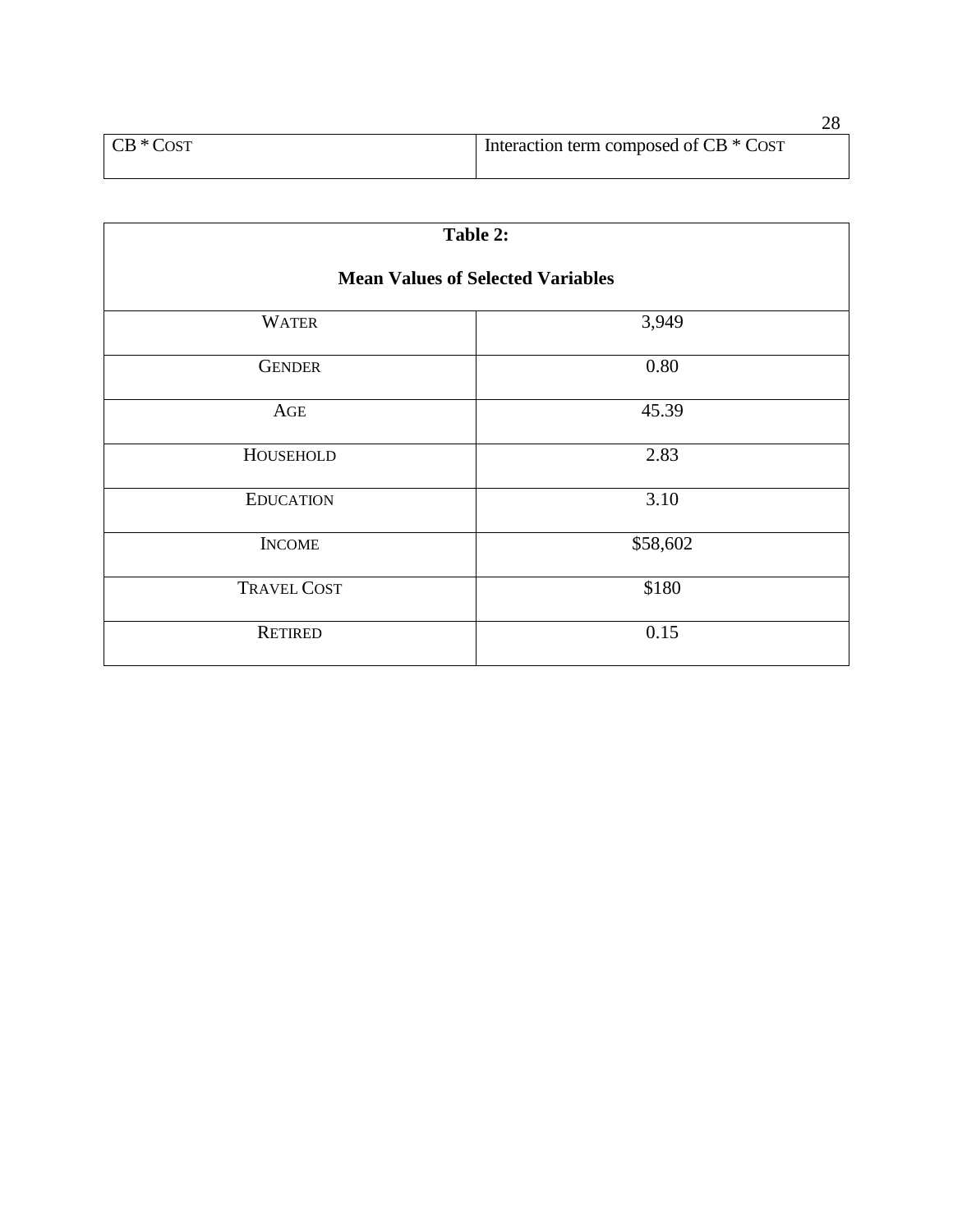| Table 3:                                            |                                   |                                      |  |
|-----------------------------------------------------|-----------------------------------|--------------------------------------|--|
| <b>Results of Pooled Poisson Models<sup>1</sup></b> |                                   |                                      |  |
|                                                     | <b>With CB Indicator Variable</b> | <b>Without CB Indicator Variable</b> |  |
| <b>Variable</b>                                     | and CB*Cost Interaction Term      | and CB*Cost Interaction Term         |  |
| Constant                                            | $-92.55***$                       | $-108.92***$                         |  |
|                                                     | (23.43)                           | (26.48)                              |  |
| <b>WATER</b>                                        | $0.024***$                        | $0.028***$                           |  |
|                                                     | (0.006)                           | (0.007)                              |  |
| <b>GENDER</b>                                       | $0.529**$                         | $0.526**$                            |  |
|                                                     | (0.269)                           | (0.267)                              |  |
| AGE                                                 | $0.036***$                        | $0.036***$                           |  |
|                                                     | (0.007)                           | (0.007)                              |  |
| HOUSEHOLD                                           | 0.102                             | $-0.101$                             |  |
|                                                     | (0.104)                           | (0.103)                              |  |
| <b>EDUCATION</b>                                    | $-0.151$                          | $-0.150$                             |  |
|                                                     | (0.095)                           | (0.095)                              |  |
| <b>INCOME</b>                                       | $-6*10^{-6}$                      | $-6*10^{-6}$                         |  |
|                                                     | $(4*10^6)$                        | $(4*10^6)$                           |  |
| <b>COST</b>                                         | $-0.011***$                       | $-0.008***$                          |  |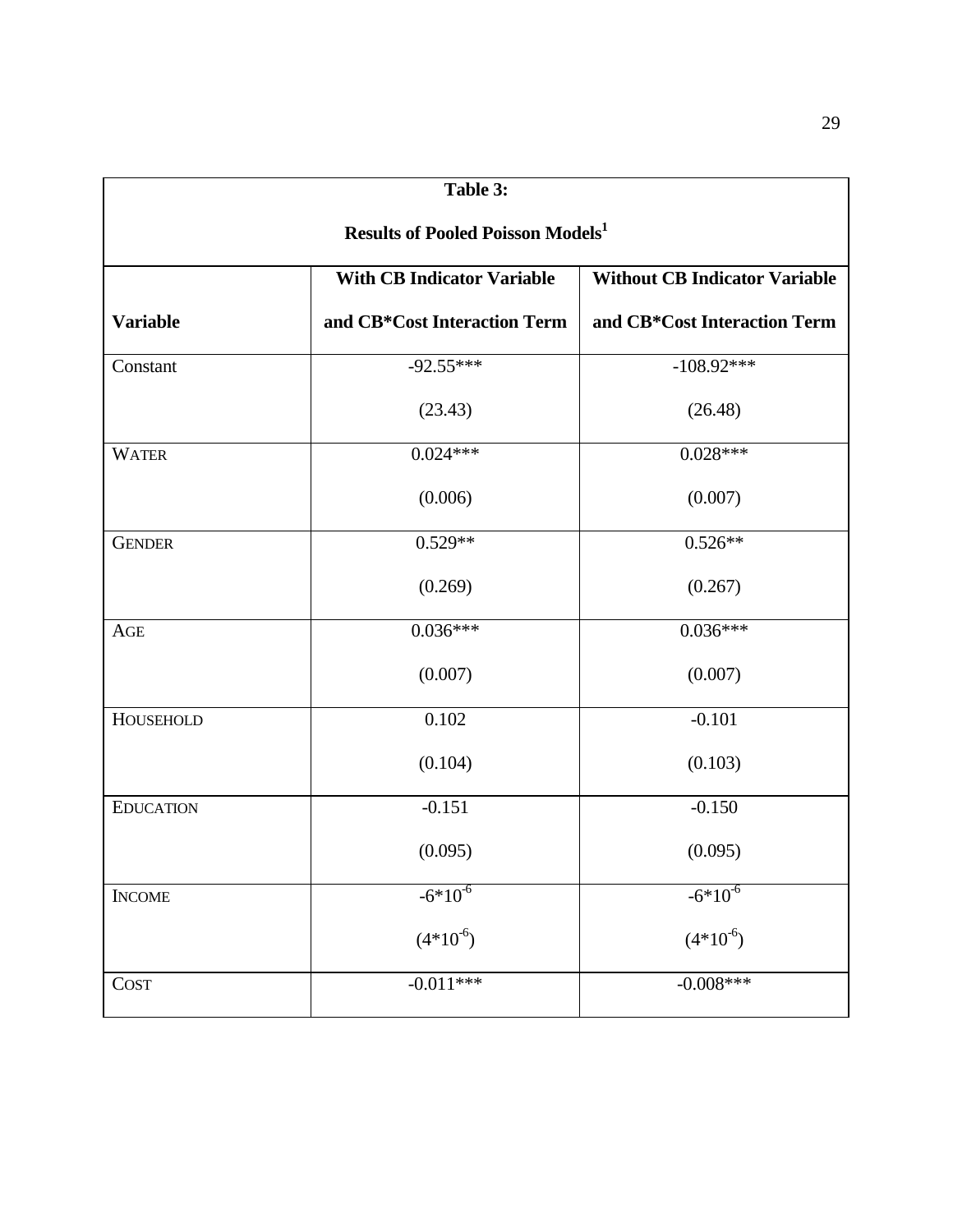|                |           | - -          |
|----------------|-----------|--------------|
|                | (0.003)   | (0.002)      |
| <b>RETIRED</b> | $-0.498*$ | $-0.501*$    |
|                | (0.279)   | (0.281)      |
| CB             | $-0.239$  | Not included |
|                | (0.400)   |              |
| $CB*COST$      | $0.005*$  | Not included |
|                | (0.003)   |              |
| Log Likelihood | $-2725$   | $-2755$      |
|                |           |              |

<sup>1</sup> White's standard errors are shown in parentheses.

\* Denotes statistical significance at the .10 level for a two-tailed test.

\*\* Denotes statistical significance at the .05 level.

\*\*\* Denotes statistical significance at the .01 level.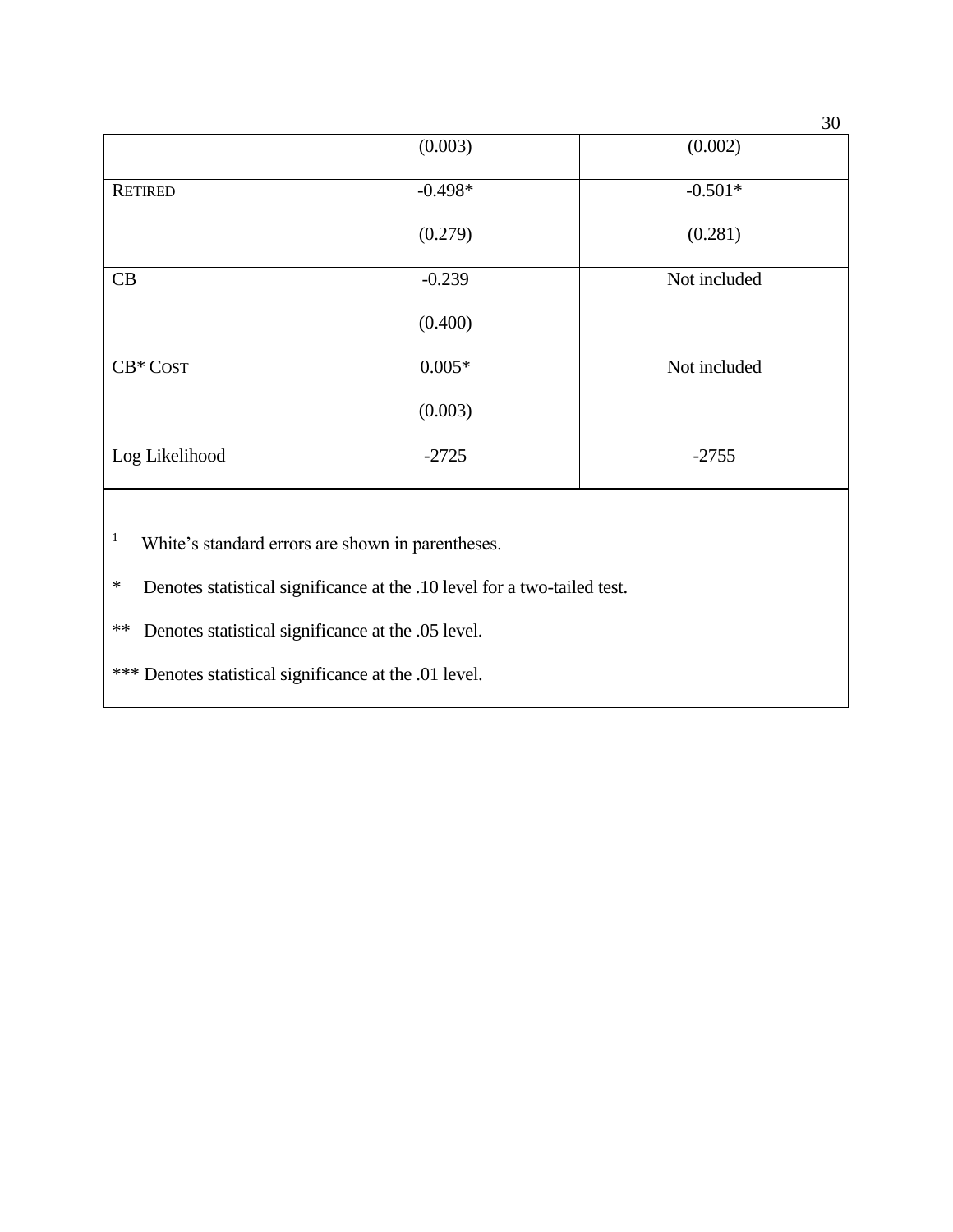| Table 4:                                                                            |                                  |                                  |  |
|-------------------------------------------------------------------------------------|----------------------------------|----------------------------------|--|
| <b>Consumer Surplus and Changes in Trips</b>                                        |                                  |                                  |  |
| <b>With CB Indicator Variable</b><br><b>Without CB Indicator</b><br><b>Estimate</b> |                                  |                                  |  |
|                                                                                     | and CB*Cost Interaction          | <b>Variable and CB*Cost</b>      |  |
|                                                                                     | <b>Term</b>                      | <b>Interaction Term</b>          |  |
| <b>Average Per-Trip Consumer Surplus</b>                                            | \$88                             | \$120                            |  |
| <b>Average Annual Consumer Surplus</b>                                              | \$485                            | \$664                            |  |
| $d(TRIPS)/d(WATER)$ at Mean                                                         | 0.132 trips annually per person  | 0.154 trips annually per person  |  |
| <b>Predicted Value of TRIPS</b>                                                     | per change in water level (feet) | per change in water level (feet) |  |
| <b>Changes in Annual Recreator Values</b>                                           | \$11.60 annually per person      | \$18.54 annually per person      |  |
| due to Water Level Change                                                           | per change in water level (feet) | per change in water level (feet) |  |